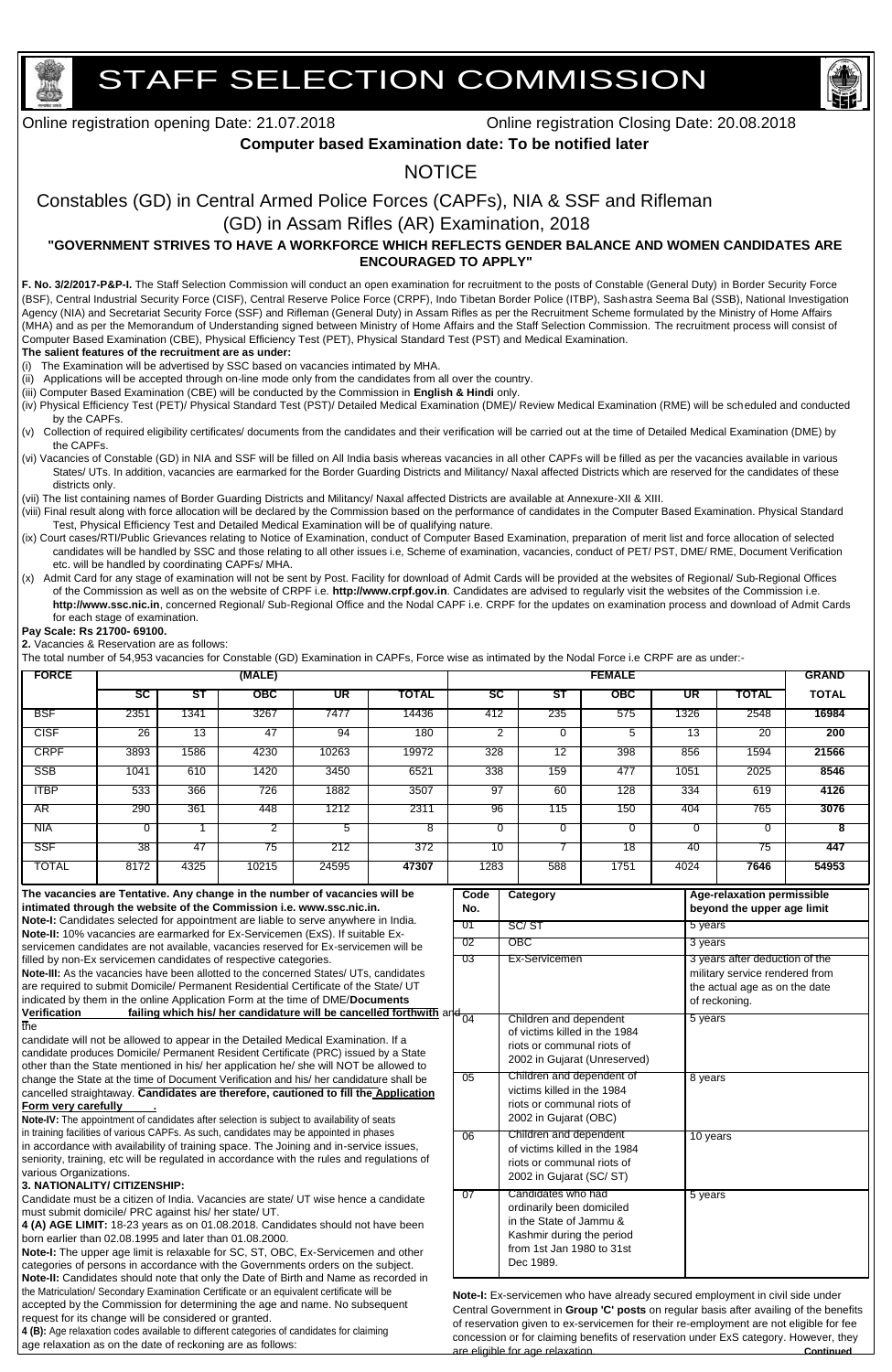**<sup>6</sup> www.employmentnews.gov.in SSC Employment News 21 - 27 July 2018**

**Note-II:** The period of "Call up Service" of an Ex-Serviceman in the Armed Forces shall also be treated as service rendered in the Armed Forces for the purpose of age relaxation.

in respect of the above, their candidature will remain provisional till the veracity of the concerned document is verified by the Appointing Authority.

**Note-III:** For any serviceman of the three Armed Forces of the Union to be treated as Ex-Serviceman for the purpose of securing the benefits of reservation, he must have already acquired, at the relevant time of submitting his application for the Post/ Service, the status of ex-serviceman and/ or is in a position to establish his acquired entitlement by documentary evidence from the competent authority that he would complete specified term of engagement with the Armed Forces within the stipulated period of one year from the CLOSING DATE of receipt of applications i.e. **20.08.2018**. **Note-IV:** Age concession/reservation is not admissible to sons, daughters and dependents of ex-servicemen. Therefore such candidates should not indicate their category as ex-servicemen.

**Explanation-1:** An 'ex-serviceman' means a person:

**a.** who either has been retired or relieved or discharged from such service **(v)** whether at his own request or being relieved by the employer after earning his or her pension; or

**(i)** Who has served in any rank whether as a combatant or non-combatant in the Regular Army, Navy or Air Force of the Indian Union, and

- **(ii)** Candidates are warned that they may be permanently debarred from the examinations conducted by the Commission in case they fraudulently claim SC/ ST/ OBC/ ExS status.
- **(iii)** Candidates will be considered for recruitment in their respective State/ UT on production of valid "Domicile/ Permanent Residential Certificate (PRC)" issued by the competent authority so authorized by the concerned State/ UT to prove their domiciliary status at the time of **Documents Verification** failing which his/ her candidature will be cancelled forthwith. The Domicile/ PRC certificate must be of the State/ UT indicated by the candidates in their online Application Form, failing which, their candidature will be cancelled forthwith.
- **(iv)** Since the State of Assam is not issuing Domicile Certificate/ Permanent Residence Certificate, candidates belonging to the state of Assam are not required to submit the same. However, their selection will be subject to verification of residential status from the concerned District Authorities.<br>West Pakistani Refugees (WPR) who have settled in J&K but have not been
- given the status of citizens of the State will be recruited without the condition of having a domicile certificate from the designated authority of the J&K State. However such candidates will be required to submit a Nativity/ Identity certificate for the WPR as per Annexure-XIV.

- establishment; or **the contract of the candidates who have not acquired the essential educational qualification as on** 
	- **(ii)** The candidates must bring all relevant documents/ certificates in original with self attested copies pertaining to age, education, caste, domicile, hill area, any category for relaxation, No Objection Certificate (NOC)/ discharge certificate (in case of ex-servicemen), which will be checked/ verified at the time of **DME** by CAPF Board.
	- **(iii)** The candidates who are able to prove, by documentary evidence, that the result of the qualifying examination was declared on or before the cutoff date i.e. 01.08.2018 and he/ she has been declared passed, will be considered to have the requisite Educational Qualification.
- (ii) Who has been released from such service after completing the specific period of 01.08.2018 will not be eligible and need not apply. engagement, otherwise than at his own request, or by way of dismissal, or discharge on account of misconduct or inefficiency and has been given a gratuity; and includes personnel of the Territorial Army, namely, pension holders for continuous embodied service or broken spells of qualifying service; or
- (iii) Personnel of the Army Postal Service who are part of Regular Army and retired from the Army Postal Service without reversion to their parent service with pension, or are released from the Army Postal service on medical grounds attributable to or aggravated by military service or circumstance beyond their control and awarded medical or other disability pension; or
- **(iv)** Personnel, who were on deputation in Army Postal Service for more than six months prior to the 14th April, 1987; or
- **(v)** Gallantry award winners of the Armed forces including personnel of Territorial Army; or
- **(vi)** Ex-recruits boarded out or relieved on medical ground and granted medical disability pension.

**b.** who has been relieved from such service on medical grounds attributable to military service or circumstances beyond his control and awarded medical or other disability pension; or

**c.** who has been released from such service as a result of reduction in

#### **5. EDUCATIONAL QUALIFICATIONS (as on 01.08.2018)**

Matriculation or 10th class pass from a recognized Board/ University.

**(i)** Candidates who wish to be considered against vacancies reserved/ or seek agerelaxation are required to submit requisite certificate from the competent authority, in the prescribed format, when such certificates are sought by concerned CAPFs for document verification at the time of DME. Otherwise, their claim for SC/ ST /OBC / ExS category will not be entertained and their candidature/ applications will be considered under General (UR) category. The formats of the certificates are annexed with the Notice of Examination. A person seeking appointment on the basis of reservation to OBCs must ensure that he/ she possesses the caste/ community certificate and does not fall in creamy layer on the crucial date. The crucial date for this purpose will be the closing date for receipt of online applications  $i \in \Omega$  08.2018. Candidates may also note that

#### **6. HOW TO APPLY:**

Candidates must apply online through the website **http://www. ssconline.nic.in.** or 'Click here to apply' link provided at **http://www.ssc.nic.in>Apply>GD-Constable**. Procedure for online submission of applications is given at Annexure-III.

**Explanation-2:** The persons serving in the Armed Forces of the Union, who on retirement from service, would come under the category of ex-serviceman may be permitted to apply for re-employment one year before the completion of the specified terms of engagement and avail themselves of all concessions available to exservicemen but shall not be permitted to leave the uniform until they complete the specified term of engagement in the Armed Forces of the Union.

**Explanation-3:** Children means

- **7. APPLICATION FEE AND MODE OF PAYMENT:**
- **(i)** Fee payable: Rs. 100/- (Rupees One Hundred only).
- **(ii)** Fee can be paid through SBI Challan/ SBI Net Banking or by using Visa, Mastercard or Maestro Credit or Debit card.
- **(iii)** Women candidates and candidates belonging to Scheduled Caste, Scheduled Tribe and Ex-Servicemen eligible for reservation are exempted from payment of fee.
- **(iv)** Applications received without the prescribed fee shall not be considered and summarily rejected. No representation against such rejection will be entertained. Fee once paid shall not be refunded under any circumstances nor will it be adjusted against any other examination or selection.

**Note-I:** Fee once paid will not be refunded under any circumstances.

- **(a)** son (including adopted son) or
- **(b)** daughter (including adopted daughter) Dependent family member means
- **(a)** spouse or
- **(b)** children or
- **(c)** brother or sister in the case of unmarried victim who was wholly dependent on that victim at the time of his getting killed in the riots would be eligible. In order to be eligible for upper age relaxation in the category 04/ 05/ 06, the applicant should produce a certificate to that effect from the concerned District Collector/ District Magistrate wherein the victim was killed.

### **4(C): PROCESS OF CERTIFICATION AND FORMAT OF CERTIFICATES:**

- **Note-II:** The facility for submission of online application including payment of fee will be available from **21.07.2018 to 20.08.2018 (5.00PM)**. However, candidates who wish to make the payment through challan of SBI, may make the payment at designated branches of SBI within the working hours of bank up to **23.08.2018** provided the challan has been generated by them before closing date and time for receipt of applications i.e **20.08.2018 (5.00 P.M.)**.
- **Note-III:** Candidates who are not exempted from fee payment must ensure that their fee has been deposited with SSC. If the fee is not received by SSC, status of Application Form is shown 'Incomplete' and this information is printed on the top of the Application Form. Further, such status can be verified at 'Check your Application Status Here" tab provided at **http://www.ssconline.nic.in.** Such applications which remain incomplete due to non-receipt of fee will be SUMMARILY REJECTED and no request for consideration of such applications and fee payment after the period specified in the Notice of Examination shall be entertained.

#### **8. CENTRES OF EXAMINATION:**

A candidate must indicate the Centre(s) in the online Application Form in which he/ she desires to take the examination. Details about the Examination Centres and Regional Offices under whose jurisdiction these Examination Centres are located are as follows:

| s.<br>No. | <b>Examination Centres</b><br>& Centre Code                                                                                                                                                                                                                                                                       | <b>SSC Region and States/UTs</b><br>under the jurisdiction of the<br><b>Region</b>                                | <b>Address of the Regional</b><br><b>Offices/ Website</b>                                                                                                                                    |
|-----------|-------------------------------------------------------------------------------------------------------------------------------------------------------------------------------------------------------------------------------------------------------------------------------------------------------------------|-------------------------------------------------------------------------------------------------------------------|----------------------------------------------------------------------------------------------------------------------------------------------------------------------------------------------|
|           | Agra (3001), Allahabad (3003), Bareilly (3005), Gorakhpur (3007),<br>Kanpur (3009), Lucknow (3010), Meerut (3011), Varanasi (3013),<br>Bhagalpur (3201), Muzaffarpur (3205), Patna (3206)                                                                                                                         | Central Region (CR)/ Bihar and<br><b>Uttar Pradesh</b>                                                            | Regional Director (CR),<br><b>Staff Selection Commission,</b><br>21-23, Lowther Road, Allahabad,<br>Uttar Pradesh-211002. (http://www.ssc-cr.org)                                            |
| z.        | Gangtok (4001), Ranchi (4205), Barasat (4402), Berhampore (WB)<br>(4403), Chinsurah (4405), Jalpaiguri (4408), Kolkata (4410),<br>Malda (4412), Midnapur (4413), Siliguri (4415), Berhampore (Odisha)<br>(4602), Bhubaneshwar (4604), Cuttack (4605), Keonjhargarh (4606),<br>Sambalpur (4609), Port Blair (4802) | Eastern Region (ER)/<br>Andaman & Nicobar Islands,<br>Jharkhand, Odisha, Sikkim and<br>West Bengal                | Regional Director (ER),<br><b>Staff Selection Commission,</b><br>1st MSO Building, (8th Floor), 234/4, Acharya<br>Jagadish Chandra Bose Road, Kolkata,<br>West Bengal-700020 (www.sscer.org) |
| उ.        | Bangalore (9001), Dharwar (9004), Gulbarga (9005), Mangalore (9008),<br>Mysore (9009), Kochi (9204), Kozhikode (Calicut) (9206),<br>Thiruvananthapuram (9211), Thrissur (9212)                                                                                                                                    | Karnataka, Kerala Region<br>(KKR)/ Lakshadweep,<br>Karnataka and Kerala                                           | Regional Director (KKR),<br><b>Staff Selection Commission,</b><br>1st Floor, "E" Wing, Kendriya Sadan,<br>Koramangala, Bengaluru,<br>Karnataka-560034 (www.ssckkr.kar.nic.in)                |
| 4.        | Bhopal (6001), Chindwara (6003), Guna (6004), Gwalior (6005),<br>Indore (6006), Jabalpur (6007), Khandwa (6009), Ratlam (6011),<br>Satna (6014), Sagar (6015), Ambikapur (6201), Bilaspur (6202)<br>Jagdalpur (6203), Raipur (6204), Durg (6205)                                                                  | Madhya Pradesh Sub-Region<br>(MPR)/Chhattisgarh and Madhya<br>Pradesh                                             | Dy. Director (MPR),<br><b>Staff Selection Commission,</b><br>J-5, Anupam Nagar, Raipur,<br>Chhattisgarh-492007 (www.sscmpr.org)                                                              |
| 5.        | Itanagar (5001), Dibrugarh (5102), Guwahati<br>(Dispur) (5105), Jorhat (5107), Silchar (5111),<br>Kohima (5302), Shillong (5401), Imphal (5501),<br>Churachandpur (5502), Ukhrul (5503), Agartala (5601),<br>Aizwal (5701)                                                                                        | North Eastern Region (NER)/<br>Arunachal Pradesh, Assam,<br>Manipur, Meghalaya, Mizoram,<br>Nagaland and Tripura. | Regional Director (NER),<br>Staff Selection Commission,<br>Housefed Complex, Last Gate-Basistha Road, P.O.<br>Assam Sachivalaya, Dispur, Guwahati,<br>Assam-781006 (www.sscner.org.in)       |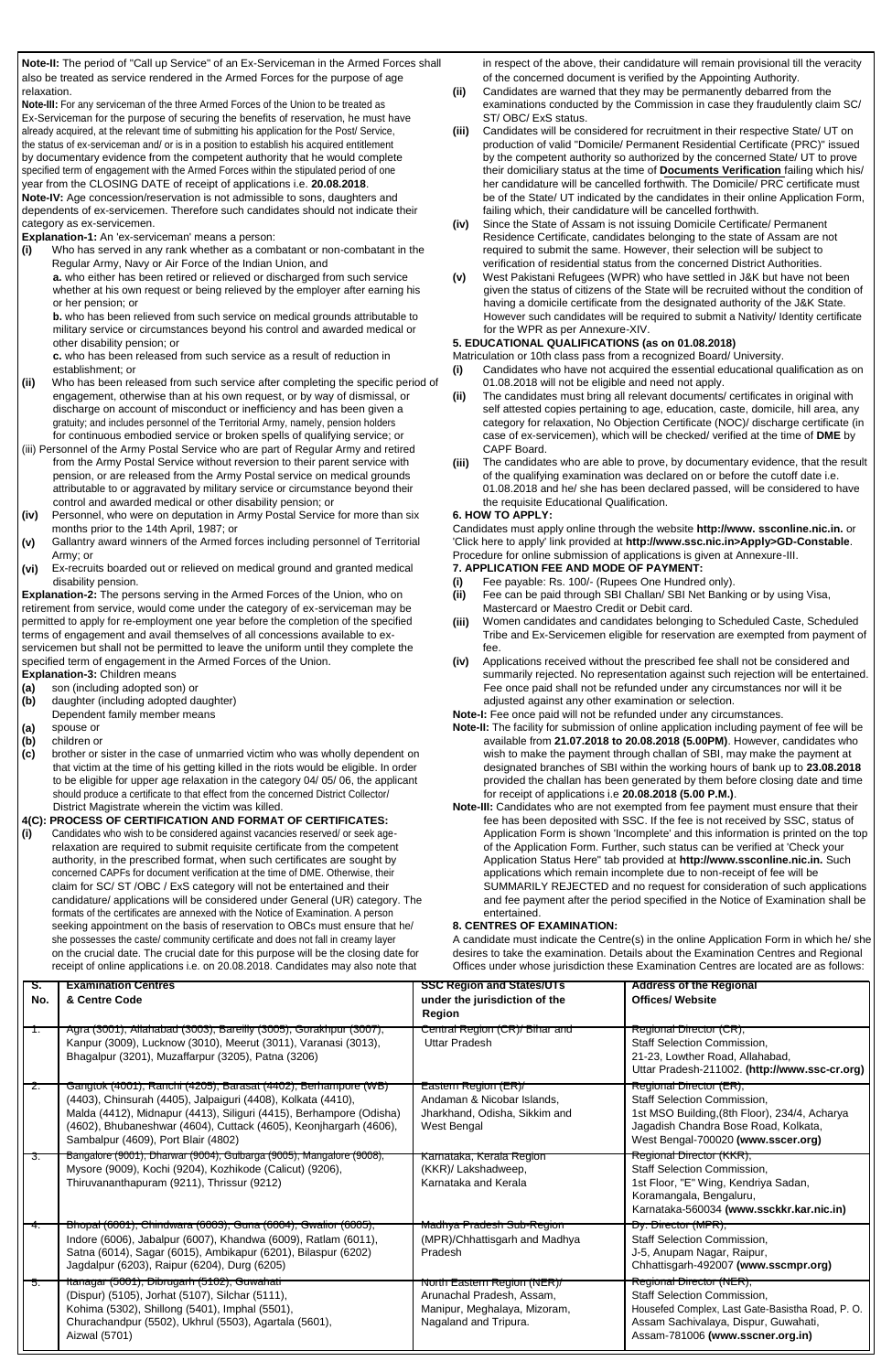|         | <b>Subject</b>                             | Number of<br>Questions | <b>Maximum</b><br><b>Marks</b> | Duration/<br>Time<br><b>Allowed</b> |
|---------|--------------------------------------------|------------------------|--------------------------------|-------------------------------------|
| Part-A  | General Intelligence<br>and Reasoning      | 25                     | 25                             |                                     |
| Part-B  | General Knowledge<br>and General Awareness | 25                     | 25                             | 90 minutes                          |
| Part -C | <b>Elementary Mathematics</b>              | 25                     | 25                             |                                     |
| Part-D  | English/Hindi                              | 25                     | 25                             |                                     |

| S.  | <b>Examination Centres</b>                                                                                                                                                                                                                                                                                                                                                    | <b>SSC Region and States/UTs</b>                                                                            | <b>Address of the Regional</b>                                                                                                                                                 |
|-----|-------------------------------------------------------------------------------------------------------------------------------------------------------------------------------------------------------------------------------------------------------------------------------------------------------------------------------------------------------------------------------|-------------------------------------------------------------------------------------------------------------|--------------------------------------------------------------------------------------------------------------------------------------------------------------------------------|
| No. | & Centre Code                                                                                                                                                                                                                                                                                                                                                                 | under the jurisdiction of the<br>Region                                                                     | <b>Offices/ Website</b>                                                                                                                                                        |
| 6.  | Almora (2001), Dehradun (2002), Haldwani (2003), Srinagar<br>(Uttarakhand) (2004), Haridwar (2005), Delhi (2201), Ajmer (2401),<br>Alwar (2402), Bharatpur (2403), Bikaner (2404), Jaipur (2405),<br>Jodhpur (2406), Kota (2407), Sriganganagar (2408), Udaipur (2409)                                                                                                        | Northern Region (NR)/<br>NCT of Delhi, Rajasthan and<br>Uttarakhand                                         | Regional Director (NR),<br><b>Staff Selection Commission,</b><br>Block No. 12, CGO Complex, Lodhi Road,<br>New Delhi-110003 (www.sscnr.net.in)                                 |
| 7.  | Anantnag (1001), Baramula (1002), Jammu (1004), Leh (1005),<br>Rajouri (1006), Srinagar (J&K) (1007), Kargil (1008), Dodda (1009),<br>Hamirpur (1202), Shimla (1203), Bhathinda (1401), Jalandhar (1402),<br>Patiala (1403), Amritsar (1404), Chandigarh (1601)                                                                                                               | North Western Sub-Region<br>(NWR)/Chandigarh,<br>Haryana, Himachal Pradesh,<br>Jammu and Kashmir and Punjab | Dy. Director (NWR),<br><b>Staff Selection Commission,</b><br>Block No. 3, Ground Floor, Kendriya Sadan,<br>Sector-9, Chandigarh-160009 (www.sscnwr.org)                        |
| 8.  | Guntur (8001), Kurnool (8003), Rajahmundry (8004), Tirupati (8006),<br>Vishakhapatnam (8007), Vijaywada (8008), Chennai (8201),<br>Coimbatore (8202), Madurai (8204), Tiruchirapalli (8206),<br>Tirunelveli (8207), Puducherry (8401), Hyderabad (8601),<br>Nizamabad (8602), Warangal (8603)                                                                                 | Southern Region (SR)/<br>Andhra Pradesh, Puducherry,<br>Tamil Nadu and Telangana.                           | Regional Director (SR),<br>Staff Selection Commission,<br>2nd Floor, EVK Sampath Building,<br>DPI Campus, College Road, Chennai,<br>Tamil Nadu-600006 (www.sscsr.gov.in)       |
| 9.  | Ahmedabad (7001), Vadodara (7002), Rajkot (7006), Surat (7007),<br>Bhavnagar (7009), Kutch (7010), Amravati (7201), Aurangabad (7202),<br>Kolhapur (7203), Mumbai (7204), Nagpur (7205), Nanded (7206),<br>Nashik (7207), Pune (7208), Thane (7210), Bhandara (7211),<br>Chandrapur (7212), Akola (7213), Jalgaon (7214), Ahmednagar (7215),<br>Alibaug (7216), Panaji (7801) | Western Region (WR)/<br>Dadra and Nagar Haveli,<br>Daman and Diu, Goa,<br>Gujarat and Maharashtra           | Regional Director (WR),<br>Staff Selection Commission,<br>1st Floor, South Wing, Pratishtha Bhawan,<br>101, Maharshi Karve Road, Mumbai,<br>Maharashtra-400020 (www.sscwr.net) |

**Note-I:** A candidate may give option for three centres, in the order of priority, within the same region. No request for change of centre will be considered later under any circumstances. Hence, the candidates should select the centres, carefully and indicate the same correctly in their applications.

|                                                                                       | <b>For Male candidates</b> | <b>For Female candidates</b>                                                           |  |  |  |  |  |
|---------------------------------------------------------------------------------------|----------------------------|----------------------------------------------------------------------------------------|--|--|--|--|--|
| Race                                                                                  | 5 Kms in 24 minutes.       | 1.6 Kms in 8 $\frac{1}{2}$ minutes                                                     |  |  |  |  |  |
| b.<br>For candidates of Ladakh Region:                                                |                            |                                                                                        |  |  |  |  |  |
|                                                                                       | <b>Male</b>                | Female                                                                                 |  |  |  |  |  |
| Race                                                                                  | 1 Mile in 6 1/2 minutes    | 800 metres in 4 minutes                                                                |  |  |  |  |  |
| Pregnancy at the time of PET will be considered a disqualification and pregnant<br>c. |                            |                                                                                        |  |  |  |  |  |
| female candidates shall be rejected at this stage.                                    |                            |                                                                                        |  |  |  |  |  |
| $\mathbf{H}$                                                                          |                            | The law exploration who will have beguined in Opportunity Depart Frequencies than will |  |  |  |  |  |

**Note-II:** The Commission will endeavour to accommodate the candidates in centres opted by him/ her. However, the Commission reserves the right to cancel any of the Examination Centres and/ or add some other Centres, allot the candidates to any centre other than the one opted by him/ her, at its discretion, depending upon the administrative feasibility.

**Note-III:** Centre of Computer Based Examination, PET/ PST or Detailed Medical Examination (DME)/ Review Medical Examination (RME) will not be a criterion for selection of the candidates against vacancies of the State/ UT in which such centres are located. Domicile Certificate/ PRC will be the sole criterion for this purpose. **9. SCHEME OF EXAMINATION:**

#### **I. Computer Based Examination (Dates of examination will be intimated in due course).**

All candidates whose online applications are found to be in order will be called to appear in the Computer Based Examination (CBE). The Computer based examination will consist of one objective type paper containing 100 questions carrying 100 marks, with the following composition:

scrutinized and the decision of the Commission in this regard will be final. No representation regarding Answer keys shall be entertained, afterwards. **Note-III:** The dates of Computer Based Examination are subject to change and in such event, the new dates will be notified through Commission's website and the **Admit Cards** for the examination will be available to be downloaded accordingly. **Note-IV:** Mock-Test for Computer Based Examination will be made available on the Commission's website in due course.

#### **II. Physical Efficiency Test (PET):**

Based on the performance in CBE, candidates will be shortlisted for PET/ PST by the Commission. Physical Efficiency Test (PET) and Physical Standard Test (PST) will be conducted at various centres finalized by the CAPFs. Detailed scrutiny of candidates' eligibility/ documents will be undertaken at the time of DME. Therefore, it will be the responsibility of the candidates to verify their eligibility as prescribed in this notice before appearing for CBE/ PST/ PET. During PET/ PST, candidates who are found eligible on height parameters will undergo PET (race) followed by biometric/ technology aided identification. Scrutiny of eligibility of candidates for any relaxation i.e. age, height and chest measurement will be carried out after qualifying PET (race) before PST by CAPFs PET/ PST Boards.

### **a. Physical Efficiency Test (PET):**

**d.** The ex-servicema who will be shortlisted in Computer Based Examination will have to appear in PET/PST stage for recording measurement of Height, Chest and Weight only. PET will not be held ex-servicemen candidates. Further, they will have to qualify Medical Examination (DME).

**Note-I:** All questions will be of Objective Multiple Choice Type. The computer based examination will be conducted in English and Hindi only.

#### **III. Physical Standard Test (PST):**

Physical standards laid down for the post of Constable/Rifleman are:

The syllabus for the Examination will be as follows:

**A. General Intelligence & Reasoning :** Analytical aptitude and ability to observe and distinguish patterns will be tested through questions principally of non-verbal type. This component may include questions on analogies, similarities and differences, spatial visualization, spatial orientation, visual memory, discrimination, observation, relationship concepts, arithmetical reasoning and figural classification, arithmetic number series, non-verbal series, coding and decoding, etc.

**B. General Knowledge and General Awareness:** Questions in this component will be aimed at testing the candidate's general awareness of the environment around him. Questions will also be designed to test knowledge of current events and of such matters of every day observations and experience in their scientific aspect as may be expected of any educated person. The test will also include questions relating to India and its neighboring countries especially pertaining to Sports, History, Culture, Geography, Economic Scene, General Polity, Indian Constitution, and scientific Research etc. These Questions will be such that they do not require a special study of any discipline.

**C. Elementary Mathematics:** This paper will include questions on problems relating to Number Systems, Computation of Whole Numbers, Decimals and Fractions and relationship between Numbers, Fundamental arithmetical operations, Percentages, Ratio and Proportion, Averages, Interest, Profit and Loss, Discount, Mensuration, Time and Distance, Ratio and Time, Time and Work, etc.

**D. English/ Hindi :** Candidates' ability to understand basic English/ Hindi and his basic comprehension would be tested.

The questions in all the above components will be of Matriculation level. **Note-I:** Candidates are not permitted to use mobile phone, calculators, Bluetooth devices or any other electronic/ electrical device. Therefore candidates must not bring mobile phone, calculators or any other electronic/ electrical device inside the examination hall. Possession of these items, whether in use or otherwise, will be considered as "use of unfair means" in the examination and appropriate action will be taken by the Commission against such candidates, as per extant policy of the Commission.

| a. Height:                                                                                                                                                                                                                                                                                                                                                                                                                                                                                                                                                                                                                                                  | Height (in cms) |        |  |  |
|-------------------------------------------------------------------------------------------------------------------------------------------------------------------------------------------------------------------------------------------------------------------------------------------------------------------------------------------------------------------------------------------------------------------------------------------------------------------------------------------------------------------------------------------------------------------------------------------------------------------------------------------------------------|-----------------|--------|--|--|
|                                                                                                                                                                                                                                                                                                                                                                                                                                                                                                                                                                                                                                                             | Male            | Female |  |  |
| General, SC & OBC candidates (except those<br>mentioned below)                                                                                                                                                                                                                                                                                                                                                                                                                                                                                                                                                                                              | 170             | 157    |  |  |
| <b>Relaxations:</b>                                                                                                                                                                                                                                                                                                                                                                                                                                                                                                                                                                                                                                         |                 |        |  |  |
| The minimum height for all candidates belonging to<br><b>Scheduled Tribes</b>                                                                                                                                                                                                                                                                                                                                                                                                                                                                                                                                                                               | 162.5           | 150    |  |  |
| The minimum height for all Schedule Tribe candidates<br>hailing from the North-Eastern States of Arunachal<br>Pradesh, Manipur, Meghalaya, Mizoram, Nagaland,<br>Sikkim & Tripura and Naxal/ Left Wing Extremism<br>affected Districts                                                                                                                                                                                                                                                                                                                                                                                                                      | 160             | 147.5  |  |  |
| The Minimum height for the candidates falling in the<br>categories of Garhwalis, Kumaonis, Dogras, Marathas<br>and candidates belonging to the States of Assam,<br>Himachal Pradesh and Jammu & Kashmir                                                                                                                                                                                                                                                                                                                                                                                                                                                     | 165             | 155    |  |  |
| The minimum height for the candidates hailing from North<br>Eastern States of Arunachal Pradesh, Manipur,<br>Meghalaya, Mizoram, Nagaland, Sikkim and Tripura                                                                                                                                                                                                                                                                                                                                                                                                                                                                                               | 162.5           | 152.5  |  |  |
| The minimum height for the candidates hailing from Gorkha<br>Territorial Administration (GTA) comprising of the three<br>Sub-Division of Darjeeling District namely Darjeeling,<br>Kalimpong and Kurseong and includes the following<br>"Mouzas" Sub-Divisions of these Districts:<br>(1) Lohargarh Tea Garden (2) Lohagarh Forest<br>(3) Rangmohan (4) Barachenga (5) Panighata<br>(6) Chota Adalpur (7) Paharu (8) Sukna Forest<br>(9) Sukna Part-I (10) Pantapati Forest-1 (11) Mahanadi<br>Forest (12) Champasari Forest (13) Salbari Chhatpart-II<br>(14) Sitong Forest (15) Sivoke Hill Forest (16) Sivoke<br>Forest (17) Chhota Chenga (18) Nipania. | 157             | 152.5  |  |  |

**Note-II:** Answer Keys, in due course after the written examination, will be placed on Commission's website. Any representation regarding answer keys received within the time limit fixed by the Commission at the time of uploading of the answer keys will be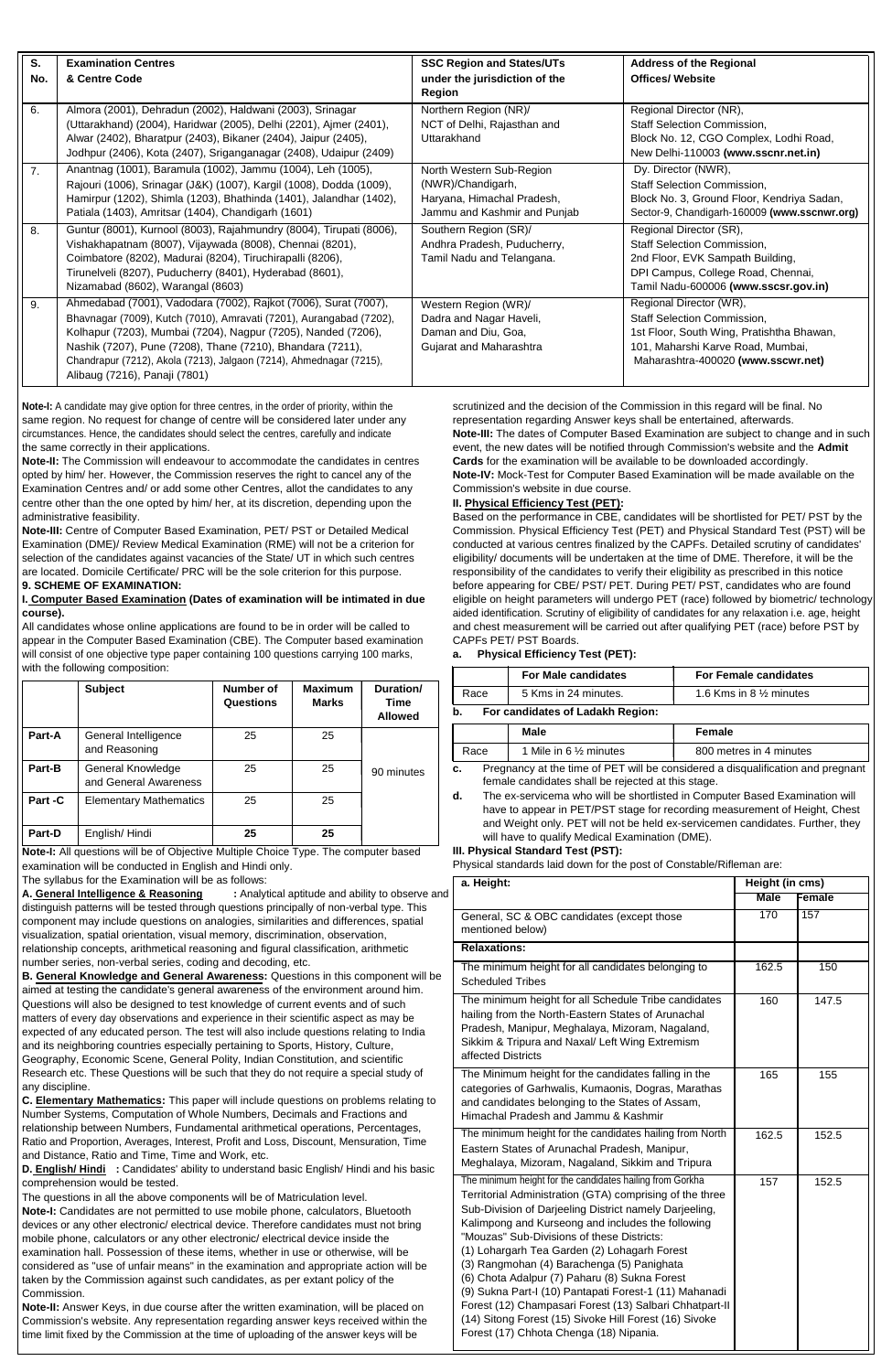| b. Chest:                                                                                                                                                                                                                                                                                                                                                                                                                                                                                                                                                                                                                                                                                                                                                                                                                                                                                  | Chest (in cms:<br><b>Unexpanded/Minimum</b><br>expansion) |               |
|--------------------------------------------------------------------------------------------------------------------------------------------------------------------------------------------------------------------------------------------------------------------------------------------------------------------------------------------------------------------------------------------------------------------------------------------------------------------------------------------------------------------------------------------------------------------------------------------------------------------------------------------------------------------------------------------------------------------------------------------------------------------------------------------------------------------------------------------------------------------------------------------|-----------------------------------------------------------|---------------|
|                                                                                                                                                                                                                                                                                                                                                                                                                                                                                                                                                                                                                                                                                                                                                                                                                                                                                            | <b>Male</b>                                               | <b>Female</b> |
| General, SC & OBC male candidates (except those<br>mentioned below)                                                                                                                                                                                                                                                                                                                                                                                                                                                                                                                                                                                                                                                                                                                                                                                                                        | 80/5                                                      | N/A           |
| <b>Relaxations:</b>                                                                                                                                                                                                                                                                                                                                                                                                                                                                                                                                                                                                                                                                                                                                                                                                                                                                        |                                                           |               |
| The minimum chest for all male candidates belonging<br>to Scheduled Tribes                                                                                                                                                                                                                                                                                                                                                                                                                                                                                                                                                                                                                                                                                                                                                                                                                 | 76/5                                                      | N/A           |
| The minimum chest for male candidates falling in the<br>categories of Garhwalis, Kumaonis, Dogras, Marathas<br>and candidates belonging to the States of Assam,<br>Himachal Pradesh and Jammu & Kashmir                                                                                                                                                                                                                                                                                                                                                                                                                                                                                                                                                                                                                                                                                    | 78/5                                                      | N/A           |
| The minimum chest for the candidates hailing from<br>North Eastern States of Arunachal Pradesh, Manipur,<br>Meghalaya, Mizoram, Nagaland, Sikkim and Tripura<br>and candidates hailing from Gorkha Territorial<br>Administration (GTA) comprising of the three Sub-<br>Division of Darjeeling District namely Darjeeling,<br>Kalimpong and Kurseong and includes the following<br>"Mouzas" Sub-Divisions of these Districts:<br>(1) Lohargarh Tea Garden (2) Lohagarh Forest<br>(3) Rangmohan (4) Barachenga (5) Panighata<br>(6) Chota Adalpur (7) Paharu (8) Sukna Forest<br>(9) Sukna Part-I (10) Pantapati Forest-1 (11) Mahanadi<br>Forest (12) Champasari Forest (13) Salbari Chhatpart-II<br>(14) Sitong Forest (15) Sivoke Hill Forest (16) Sivoke<br>Forest (17) Chhota Chenga (18) Nipania.<br>c. Weight: For male and female candidates: Proportionate to height and age as per | 77/5                                                      | N/A           |

| unaided<br>(NEAR<br><b>VISION)</b> |                                   | Visual Acuity Uncorrected<br>visual acuity<br>(DISTANT<br><b>VISION)</b> |              | <b>Refraction</b>                                                                                   | Colour<br><b>Vision</b> | <b>Remarks</b>                                                                                                 |
|------------------------------------|-----------------------------------|--------------------------------------------------------------------------|--------------|-----------------------------------------------------------------------------------------------------|-------------------------|----------------------------------------------------------------------------------------------------------------|
| eye                                | <b>Better Worse</b><br>eye        | <b>Better</b><br>eye                                                     | Worse<br>eye |                                                                                                     |                         |                                                                                                                |
| N <sub>6</sub><br>Б                | N <sub>9</sub><br><b>CENED AI</b> | 6/6<br><b>MEDICAL</b>                                                    | 6/9          | Visual<br>correction of<br>any kind is<br>not permitted<br>even by<br>glasses.<br><b>CHINELINES</b> | CP.III by<br>ISIHARA    | For right handed person,<br>the right eye is better<br>eye and vice versa.<br>-Binocular vision is<br>required |

**<sup>8</sup> www.employmentnews.gov.in SSC Employment News 21 - 27 July 2018** obtainable during the medical examination. Any false declaration in this aspect, discovered later at any stage of service, will make the candidate liable for disciplinary action including termination from service.

- **(5)** At some stages of medical examination male candidates will require to be examined in nude. Loin cloth is to be permitted except for, when genitalia and perineum is being examined.
- **(6)** The final decision of fitness/ unfitness in weight will be decided by the medical board at the time of medical examination based on the height and age chart on the day of medical examination and as per the height measured by the PST/ PET Board & as per guidelines for the same.
- **(7)** Medical Test (X-Ray) chest-PA view, Haemoglobin, Urine routine/ microscopic examination will be must for all candidates under medical examination.
- **(8) For all female candidates**: In case of medical examination, "Temporary Unfitness" will not be allowed. However, any such female candidate who during medical examination is found to be pregnant of twelve weeks standing or above, she shall be declared "temporary unfit" and will be re-examined six weeks after the pregnancy is over, either naturally or artificially, subject to the production of a medical certificate of fitness from a registered medical practitioner to the Nodal CAPF.
- **(9) Tattoo:** Following criteria has been fixed to determine permissibility of Tattoo: **(a) Content:** Tattoo depicting religious symbol or figures and the name, as followed in Indian Army are to be permitted.

**(b) Location:** Tattoos marked on traditional sites of the body like inner aspect of forearm, but only left forearm, being non saluting limb or dorsum of the hands are to be allowed.

**(c) Size:** Must be less than ¼ of the particular part (Elbow or Hand) of the body. **Note:** Amendment if any in the tattoo policy will be applicable for this recruitment if the same is made before the date of Detailed Medical Examination.

**c. Weight:** For male and female candidates: Proportionate to height and age as per medical standards.

**Note-I:** Chest measurement for Female candidates will not be taken. However, it should be ascertained that the chest is well developed.

**Note-II:** Scrutiny of eligibility of candidates for relaxations i.e. age, height and chest measurement will be carried out after qualifying PET (race) before PST by CAPFs PET/ PST Boards. Relaxation in height and chest (as the case may be) as mentioned above will be permissible only on production of certificate at the time of PST/ PET in the proforma as prescribed in Annexure-VIII from the competent authorities. **Note-III:** The candidates who are declared not qualified in Physical Standards, i.e. height and chest may prefer an appeal on same day, if they so desire, to the Appellate Authority nominated for the Centre through Presiding Officer (PO). The decision of the Appellate Authority will be final and no further appeal or representation in this regard will be entertained thereafter. There is no appeal in PET (Race).

**Note-IV:** Conduct of PST/ PET and DME/ RME will be the sole responsibility of the CAPFs. The Commission will not entertain any representation/appeal/RTI Applications/ CPGRAMs against the decision of the PST/ PET and DME/ RME Board. **IV. Medical Examination:**

**(10)** Duration of fitness for Post-operative cases. If any candidate is operated before medical and comes for medical examination to be conducted by CAPF, then minimum time period that should be completed after operation at the time of medical (DME/ RME as the case may be) for fitness will be considered as per details given below:

Candidates will be shortlisted for Detailed Medical Examination (DME) from the pool of candidates who qualify PET/ PST. At the time of DME, following documents will be verified:

- **(i)** Matriculation/ Secondary Examination Certificate to prove age, name and educational qualification.
- **(ii)** Domicile Certificate/ Permanent Resident Certificate (PRC) issued by the competent authority.
- **(iii)** Certificate from serving defense personnel in the format prescribed at Annexure-IV of the notice.
- **(iv)** Undertaking in the format prescribed in Annexure-V from Ex-Servicemen candidates regarding completion of engagement in Armed Forces.
- **(v)** Caste Certificate in the format prescribed at Annexure-VI and VII of the notice from the candidates seeking reservation/ age relaxation.
- **(vi)** Certificate from candidates who wish to avail relaxation in height/ chest measurement as prescribed in Annexure-VIII of the notice.
- **(vii)** Certificate from District Collector/ District Magistrate in respect of dependent applicants of riot victims as mentioned in category 04/ 05/ 06 under Para-4 (B) of the Notice.
- **(viii)** Nativity/ Identity Certificate by West Pakistani Refugee in the format prescribed at Annexure-XIV of the notice.

The selected candidates will be medically examined by the Medical Boards constituted by the CAPFs to assess their physical and medical fitness as prescribed hereinafter: **A. Eye Sight:**

**(a)** Body surface swelling, DNS, tonsillectomy and nasal polypectomy: 1 month. **(b)** Hydrocele: 3 months.

**(c)** Tympanoplasty: 4 months.

**(d)** Abdominal/ pelvic surgeries involving opening of peritoneum, repairs of Hernia, varicocele surgeries, surgery for fistula-in-ano etc: 6 months. **(e)** Above time will be considered at the time of medical only and not after the due date of medical.

**(f) Any surgery conducted between the period of DME & RME for corrective measure of unfitness will not be accepted and be considered as 'unfit'.**

- **(11)** The candidate must not have knock knee, flat foot, varicose vein or squint in eyes.
- **(12)** Examination of blood pressure, (Normal Range Systolic 100-140 mm of Hg, Diastolic 60 to 90 mm of Hg).
- **(13)** Haemoglobin: (Normal Range: 12-16 g/dL for male, 10-14 g/dL for female). Candidates with more than 18 g/dL will be considered unfit. Haemoglobin below 12 g/dL for male and below 10 g/dL for female will be considered as disqualified.

**C. GENERAL GROUNDS FOR REJECTION DURING MEDICAL EXAMINATION:** Candidates having any disease/ deformity as mentioned under will lead to rejection. Details are as under:

- **(i)** Indication of any chronic disease like tuberculosis, syphilis, or other venereal disease, rheumatoid/ any type of arthritis, hypertension etc.
- **(ii)** Bronchial or laryngeal disease like Asthma, chronic Tonsillitis & Adenoids etc.
- **(iii)** Indication of valvular or other disease of heart.
- **(iv)** Generally impaired constitution, so as to impede efficient discharge of training/ duties.
- **(v)** Low standard vision.
- **(vi)** Any degree of squint.
- **(vii)** Otitis media.
- **(viii)** Deafness, any degree of impaired hearing.
- **(ix)** Stammering, as specified later.
- **(x)** Loss of/ decay of teeth resulting in reduction of dental points below.
- **(xi)** Wearing of half or complete artificial denture.
- **(xii)** Contraction or deformity of chest and deformity of joints.
- **(xiii)** Abnormal curvature of spine (exact nature, e.g., kyphosis, scoliosis, lordosis etc. to be specified).
- **(xiv)** Abnormal Gait.
- **(xv)** Wax (Ears)
- **(xvi)** Deviated Nasal Septum.
- **(xvii)** Under sized chest. **(xviii)**
- **(xix)** Piles Tonsillitis.
- **(xx)** Abnormal Blood Pressure.
- **(xxi)** Overweight/ underweight.
- **(xxii)** Endocrinal disorders.
- **(xxiii)** Mental or nervous instability- evidence of nervous instability.

#### **B. GENERAL MEDICAL GUIDELINES.**

- 
- **(xxiv)** Defective intelligence.
- **(xxv)** Any type of hernia.
- **(xxvi)** Chronic skin disease like vitiligo, Leprosy, SLE, Eczema, Chronic extensive, Fungal dermatitis etc.
- **(xxvii)** Any congenital abnormality, so as to impede efficient discharge of training/ duties.
- **(xxviii)** Anal fistula, haemorrhoids and other anorectal diseases as specified later.
- **(xxix)** Deformity of feet like Flat foot, Club foot, plantar warts etc.
- **(xxx)** Epilepsy.
- **(xxxi)** Nystagmus/ Progressive Pterygium.
- **(xxxii)** Hydrocede/ Phimosis.
- **(xxxiii)** Cubitusvarus/ Valgus.
- **(xxxiv)** Polydactyl of hands/ feet.
- **(xxxv)** Undescended testis, atrophic testis, marked varicocele, testicular swellings.
- **(xxxvi)** Varicose veins. Cases of Varicose veins, even if operated, are not to be accepted because basic defect remains unchanged.
- **(1)** The purpose of medical standards is to ensure that medically fit candidates are accepted into the CAPFs.
- **(2)** Candidates will be medically examined in terms of 'Guidelines for recruitment Medical examination in CAPFs and AR' issued vide MHA UO No. A-VI-1/2014/Rectt (SSB) dated 20.05.2015 and subsequently amended from time to time.
- **(3)** Refusal to undergo medical examination at any stage or absenting/ deserting oneself from the same will render the candidate unfit.
- **(4)** A declaration is to be given by candidates in a proforma which will be provided to candidates at the time of Medical Examination regarding history or presence of diseases and treatments taken, if any, evidence of which is not readily

**(xxxvii)** Any evidence of implants in situ anywhere in body will lead to rejection. **(xxxviii)** In females, the carrying angle of more than 20º will lead to rejection on the ground of cubitus valgus.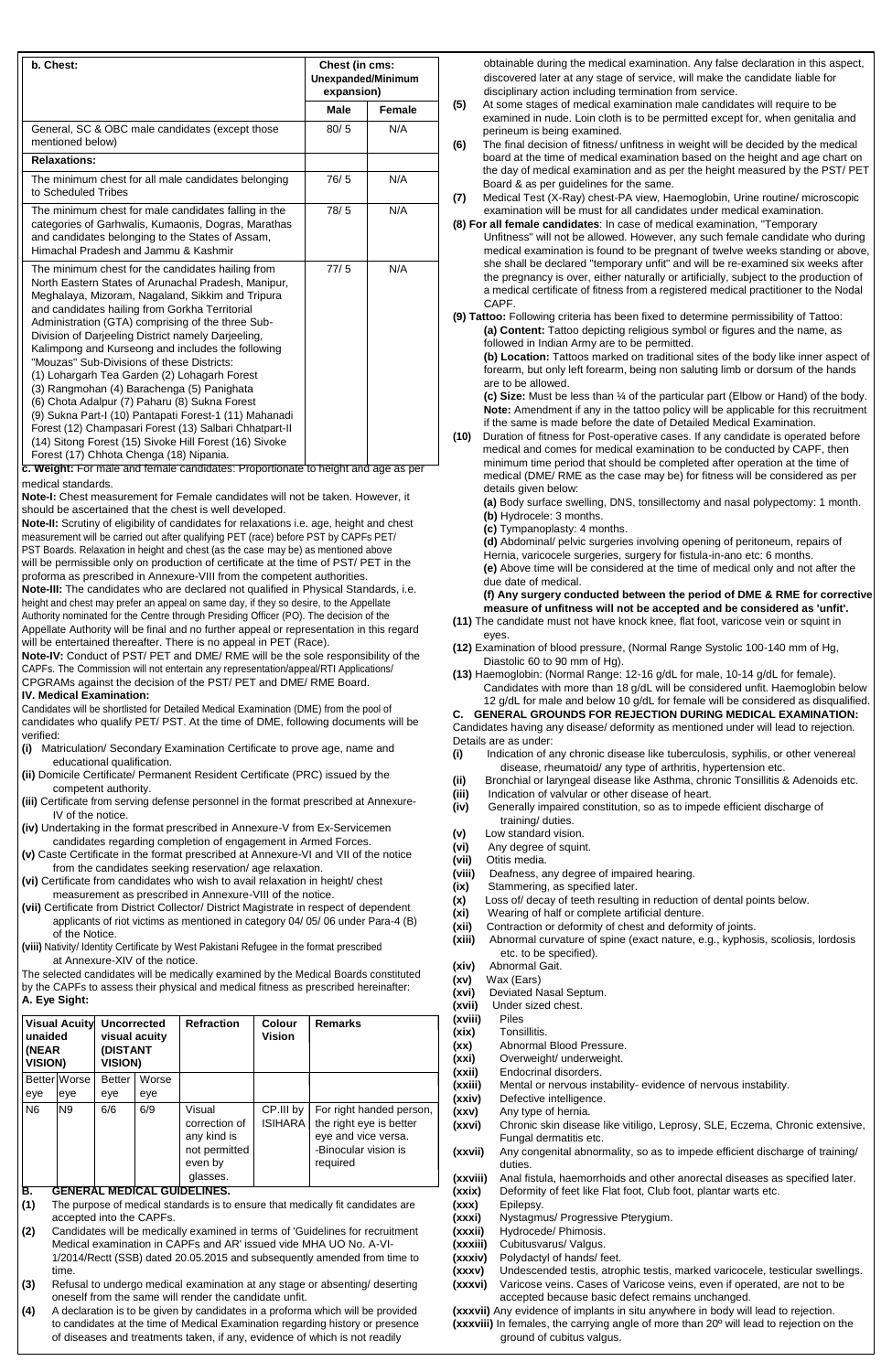#### **(xxxix)** Gynaecomastia.

**Employment News 21 - 27 July 2018 SSC www.employmentnews.gov.in <sup>9</sup>** Medical Board/ Recruiting Medical Officer, who had examined him/ her in the first instance i.e. DME, an appeal can be accepted. Such Medical Certificate will not be taken into consideration unless it contains a note by the Medical Officer from Government District Hospital or above along with registration no. given by MCI/ State Medical Council, to the effect that it has been given in full knowledge of the fact that the candidate has already been rejected and declared unfit for service by CAPF Medical Board, or the recruiting medical officer. If the appeal of a candidate is accepted by CAPF Appellate Authority, his/ her Review Medical Examination will be conducted by CAPF RME Board. The Decision of the CAPF's Review Medical Boards will be final. No appeal will be entertained against the finding of the second medical i.e. Review Medical Examination. **10. GENERAL INSTRUCTIONS TO BE COMPLIED WITH BY THE CANDIDATES**

# **DURING THE EXAMINATIONS:**

- **i.** Candidates are not permitted to use calculators and other electronic gadgets except as specified in the Notice. They should not, therefore, bring the same inside the Examination Hall/ Lab.
- **ii.** If any candidate is found to possess mobile phones or any other means of wireless communication in the working or switched off mode in the examination hall, his/ her candidature shall be cancelled forthwith. The candidate will be debarred, as per extant policy of the Commission, from appearing in any other examination conducted by the Commission.
- **iii.** During the CBE examination, instructions on the computer screen may be
- **b**. Arthritidies/ spondylosis. **included a iv.** Candidates must refrain from creating any obstruction during the conduct of the Computer Based Examination and other stages of recruitment. If any candidate is found obstructing the conduct of the examination or creating disturbances at the examination venue, his/ her candidature shall be summarily cancelled. Such candidate shall also be liable to be debarred from future examinations of the Commission and legal/ criminal proceedings could be initiated against him/ her.

# **11. MODE OF SELECTION:**

- **(xli)** Per speculum and Per Vaginal examination are not to be performed in an unmarried candidate; however inspection of genitalia is to be done to rule out any obvious pathology.
- **(xli)** Evidence of major abnormalities or defects of the genitalia such as change of sex, hermaphroditism, pseudohermaphroditism, or gonadal dysgenesis or dysfunctional residuals even after surgical correction of these conditions is disqualifying.
- **(xlii)** If urine test for pregnancy is positive the candidate will be declared temporary unfit and will be re-examined 6 weeks after the pregnancy is over, either naturally or artificially, subject to the production of a medical certificate of fitness from a registered medical practitioner.
- **(xliii)** Evidence of ovarian cyst or fibroid uterus or any other lump is disqualifying.
- **(xliv)** Evidence of pelvic inflammatory disease, is disqualifying.
- **(xlv)** Congenital absence of uterus or enlargement due to any cause is disqualifying.
- **(xlvi)** Past medical history of diseases or injury of the spine or sacro iliac joints, either with or without objective signs which have prevented the candidate from following a physical active life.
- **(xlvii)** History of spinal fracture/ prolapsed intervertebral disc and surgical treatment.
- **(xlviii)** The following conditions detected radiologically during medical exam: **a**. Granulomatous disease of spine. followed.
	- - i. Rheumatoid arthritis and allied disorders
		- ii. Ankylosing spondylitis.
		- iii. Osteoarthrosis, spondylosis and degenerative joint disease.
		- iv. Non articular rheumatism (e.g. lesions of the rotator cuff, tennis elbow, recurrent lumbago etc.)
		- v. Miscellaneous disorders including SLE, polymyositis, vasculitis.
	- **c**. Spondylolisthesis/ spondylolysis.
	- **d**. Compression fracture of vertebrae.
	- **e**. Scheuerman's disease (Adolescent kyphosis).
	- **f.** Loss of cervical when associated with clinically restricted movements of cervical spine.
	- **g**. Unilateral/ Bilateral cervical ribs with demonstrable neurological or circulatory deficit.
	- **h**. Scoliosis more than 15 degree as measure by Cobb's method.
	- **i.** Degenerative Disc Discase.
	- **j.** Presence of schmorl's nodes at more than one level.
	- **k**. Atlanto-occipital and atlantoaxial anomalies.
	- **l.** Hemi vertebrae and/ or incomplete block (fused) vertebrae at any level in cervical, dorsal or lumbar spine and complete block (fused) vertebrae and more than one level in cervical or dorsal spine.
	- **m.** Unilateral Sacralisation or lumbarisation (Complete or incomplete) at all levels and bilateral incomplete sacralisation or lumbarisation.
	- **n.** Any other abnormality if so considered by the specialist.
	- **o.** Mild Kyphosis or Lordosis where deformity is barely noticeable and there is no pain or restriction of movement will not preclude acceptance.
	- **p.** In case of noticeable Scoliosis or suspicion of any other abnormality or spinal deformity, more than mild, appropriate X-rays of the spine are to be taken and
	- the Examinee referred for specialist's advice.
	- **q.** The following conditions detected on X-ray examination will be disqualifying: i. Granulomatius disease of spine.
	- ii. Arthritidies/ spondylosis.
	- iii. Scoliosis more than 15 degree as measured by Cobb's method.
	- iv. More than mild Kyphosis/ lordosis.
	- v. Spondylolisthesis/ Spondylosis.
	- vi. Herniated nucleus pulposes.
	- vii. Compression fracture of Vertebra.
	- viii. Sacaralisation Disease.
	- ix. Cervical ribs with demonstrable neurological or Circulatory deficit.
	- x. Presence of Schmorl's node at more than one level.
	- xi. Atlanto-occipital, and atlantoaxial anomalies.
	- xii. Incomplete Sacaralisation Unilateral or Bilateral.
	- xiii. Spinabifida other than SV1 and LV5 if completely sacralised.
	- xiv. Any other abnormality, if so considered by specialist.
	- **r.** A candidate should have no past history of mental breakdown or fits. **s.** The hearing should be normal. A candidate should be able to hear a forced whisper with each ear at a distance of 610 cms. in a quiet room. There should be no evidence of present or past disease of the ear, nose and throat. Audiometric test will be done for AF. Audiometric loss should not exceed +20 dB in frequencies between 250 Hz and 4000 Hz. There is no impediment of speech.
	- **t.** There should be no signs of functional or organic disease of the heart and blood vessels. Blood pressure should be normal.
	- **u.** There should be no enlargement of liver or spleen. Any evidence of disease of internal organs of the abdomen will be a cause for rejection.
	-

**x.** Wear contact lenses or undergone LASIK or any kind of other eye surgery. **y.** Urine examination will be done and any abnormality if detected will be a cause for rejection.

**D.** The candidates must be in good mental and physical health for duties in all places including in high altitude and be fit to serve in border areas with extreme climatic conditions and must be free from any defect likely to interfere with efficient performance of the duties. Above instructions are not exhaustive. Remaining instructions will apply as issued by Government of India from time to time.

- **(i)** The recruitment process will consist of Computer Based Examination (CBE), Physical Efficiency Test (PET), Physical Standard Test (PST) and Medical Examination.
- **(ii)** All candidates whose online applications are found to be in order will be called to appear in the Computer Based Examination. The Commission will conduct the examination for all candidates in Computer Based Mode only. Admit Cards for Computer Based Examination will be uploaded on the website of the concerned SSC Regional Office.
- **(iii)** Computer Based Examination will be held in **English & Hindi** only.
- **(iv)** The number of candidates shortlisted for PET/PST on the basis of merit in the Computer Based examination will be around 10 times of the number of vacancies.
- **(v)** Only those candidates who qualify in PET/ PST and are shortlisted for DME by the Commission and whose documents are found to be in order will require appearing in the DME which will be conducted as per revised uniform guidelines for recruitment medical examination issued by ADG (Medical) CAPF dated 20/5/2015. Detailed Medical Examination is mandatory but of qualifying nature.
- **(vi)** Collection of required eligibility certificates/ documents from the candidates and their verification with original documents will be carried out at the time of Detailed Medical Examination (DME) by the CAPFs.
- **(vii)** Admit Cards for PET/ PST and DME/ RME will be uploaded on the CRPF website **http://www.crpf.gov.in.** PET/ PST and DME/ RME will be conducted by various CAPFs as decided by CRPF.
- **(viii)** Candidates may give following preference of CAPFs/ Organizations in the online Application Form, **in the order of priority.** Filling of all the eight preferences will be essential:
	- (a). BSF (A)
	- (b). CISF (B)
	- (c). CRPF (C)
	- (d). SSB (D)
	- (e). ITBP (E)
	- (f). Assam Rifles (F)
	- (g). NIA (G)
	- (h). SSF (H)
- **(ix)** On the basis of aggregate marks scored by the candidates in Computer Based Examination, the final selection of candidates, along with force allocation, in each category namely, Un-Reserved, SC, ST, OBC and ex-servicemen will be made separately for male and female candidates in respect of each State/ UT and further earmarked category of Border Guarding and Militancy/ Naxal affected Districts wherever applicable. Selection of the candidates for NIA and SSF will be made on All India basis.
- **(x)** Allotment of CAPFs/ Organizations to finally selected candidates will be made on the basis of 'merit in Computer Based Examination'-cum-'preference of CAPFs/ Organization' exercised by the candidates in the online Applications submitted by them. **CANDIDATES ARE ADVISED TO BE VERY CAREFUL AND SHOULD EXERCISE DUE DILIGENCE WHILE GIVING PREFERENCES OF FORCES/ ORGANIZATIONS, IN THE ORDER OF PRIORITY, IN THE ONLINE**

**v.** Un-operated hernias will make a candidate unfit. In case of Hernia which will be operated, a minimum of 6 months must have passed prior to final medical examination before commencement of the course.

**w.** There should be no hydrocele, varicocele or piles.

**z.** Any disease of skin which is likely to cause disability or disfigurement will also be a cause for rejection.

#### **APPLICATION FORM. AFTER SUBMISSION OF ONLINE APPLICATION FORM, NO REQUEST FOR CHANGE IN PREFERENCE WILL BE ENTERTAINED BY THE COMMISSION UNDER ANY CIRCUMSTANCES.**

**(xi)** Candidates will be considered for the vacancies of a State/ UT and further for the vacancies of Border Guarding Districts, Militancy/ Naxal affected Districts based on the information provided by them in the online Application Form and subsequent submission of relevant Domicile Certificate at the time of DME/ Document Verification. **CANDIDATES ARE ADVISED TO BE VERY CAREFUL AND SHOULD EXERCISE DUE DILIGENCE WHILE PROVIDING APPLICATION FORM. NO REQUEST FOR CHANGE OF DOMICILE STATE AND DISTRICT WILL BE ENTERTAINED BY THE COMMISSION AFTER SUBMISSION OF APPLICATION FORM UNDER ANY CIRCUMSTANCES. IF THERE IS ANY VARIATION OF DISTRICT AND/ OR STATE MENTIONED BY THE CANDIDATE IN THE ONLINE APPLICATION FORM AND THE DOMICILE CERTIFICATE SUBMITTED BY THEM AT THE TIME OF DME/ DOCUMENT VERIFCATION, THEIR CANDIDATURE WILL BE CANCELLED FORTHWITH AND THEY WILL NOT BE ALLOWED TO PARTICIPATE IN DETAILED MEDICAL EXAMINATION.**

**E. Review medical examination (RME):** Ordinarily there is no right of appeal against the findings of the Recruiting Medical Officer or Initial Medical Examination. If any Medical Certificate is produced by a candidate as a piece of evidence about the possibility of an error of judgment in the decision of Initial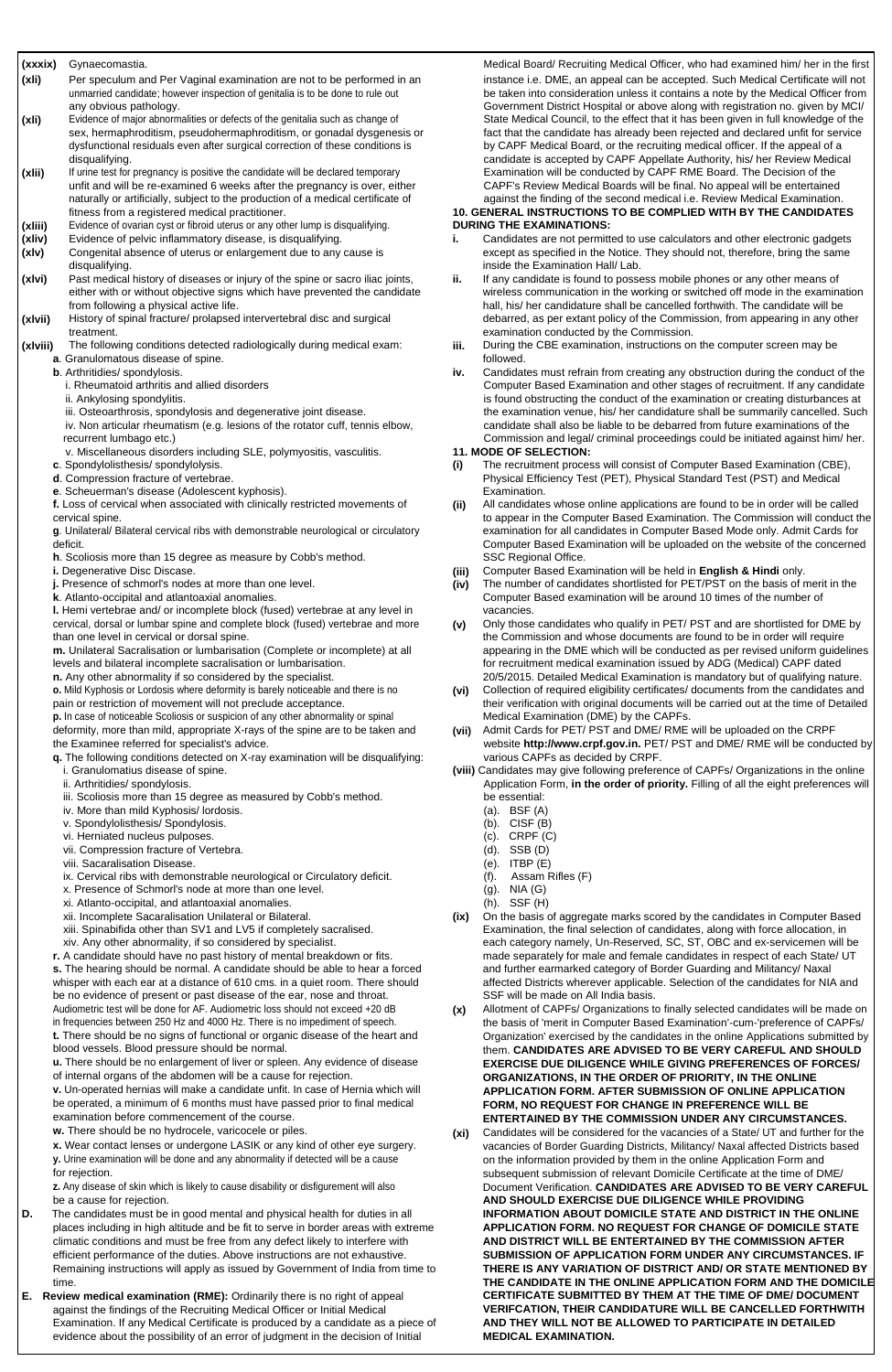2. Matriculation or 10th class pass is the minimum educational qualification. The recruitment will comprise of Computer based Examination (CBE), Physical Efficiency Test (PET)/ Physical Standards Test (PST) and Medical Examination. Female candidate will be considered for posts earmarked for them in different CAPFs. Candidates who are not in possession of the essential educational qualification as on 01.08.2018 will not be eligible and need not apply.

3. Collection of documents from the candidates and their verification will be carried out at the time of DME by the CAPFs. Therefore, candidature will be accepted only provisionally. Candidates are advised to go through the requirements of educational qualification, age, physical standards, etc. and satisfy themselves that they are eligible for the posts, before applying. When scrutiny of document is undertaken during DME, if any claim made in the application is not found substantiated, the candidature will be cancelled straightaway by the CAPFs.

- 4. Candidates seeking reservation benefits such as SC/ST/OBC/ ExS or any other relaxation as per the provisions of this Notice, must ensure that they are entitled to such reservation/ relaxation. They should also be in possession of the relevant certificates in the format prescribed by Government of India in support of their claim when the copies of the certificates are sought during DME.
- 5. **A candidate belonging to a caste of SC, ST or OBC category, on migration from one State to another State where the caste of candidate is not recognized as SC, ST or OBC, such candidates will have to make an informed choice whether to get the benefit of reservation in the State of origin or to appear as unreserved candidate from the migrated State. Such choice will have to be exercised by the candidate in the online Application Form. No request for change of such option, after the submission of Application Form, will be entertained by the Commission. In case, a candidate opt to take the benefit of reservation, he/ she will have to submit information about the District and State of current domicile**

**<sup>10</sup> www.employmentnews.gov.in SSC Employment News 21 - 27 July 2018**

# **(xii)** The cut-off marks in Computer Based Examination, for eligibility to selection will Commission where the candidate has appeared for the Computer Based Examination. **16. PENALTY/DEBARMENT OF CANDIDATES FOR MALPRACTCES**

- be as under:
	- (a). General and Ex-servicemen : 35%
	- (b). SC/ ST/ OBC : 33%
- **(xiii)** SC, ST, OBC and ExS candidates, who are selected on their own merit without relaxed standards, along with candidates belonging to other communities, will not be adjusted against the reserved share of vacancies. Such candidates will be accommodated against the unreserved vacancies as per their position in the overall Merit List. The reserved vacancies will be filled up separately from amongst the eligible SC, ST, OBC and ExS candidates.
- **(xiv)** SC, ST, OBC and ExS candidate who qualifies on the basis of relaxed standards viz. age limit, height and chest measurement, experience or qualifications, permitted number of chances, extended zone of consideration larger than what is provided for general category candidate etc., irrespective of his/ her merit position, such SC, ST, OBC and ExS candidates is to be counted against reserved vacancies. In so far as cases of ex-serviceman are concerned, deduction of the military service rendered from the age of ex-servicemen is permissible against the reserved or unreserved posts and such exemption cannot be termed as relaxed standards in regard to age.
- **(xv)** If a district belongs to Border Guarding area as well as Naxal/ Militancy affected area, vacancies will be filled in the order of Border Guarding area followed by Naxal/ Militancy affected area.

| S.<br>No.    | <b>Type of Malpractice</b>                                                                                                                                                                                                                                   | <b>Debarment</b><br>period |
|--------------|--------------------------------------------------------------------------------------------------------------------------------------------------------------------------------------------------------------------------------------------------------------|----------------------------|
| 1.           | Taking away any Examination related material such as<br>OMR sheets, Rough Sheets, Commission Copy of<br>Admission Certificate, Answer Sheet etc. from the<br>examination hall or passing it on to unauthorized persons<br>during the conduct of examination. | 2 Years                    |
| 2.           | Misbehaving, intimidating or threatening in any manner<br>with the examination functionaries' i.e. Supervisor, Invigi-<br>lator, Security Guard or Commission's representatives etc.                                                                         | 3 Years                    |
| 3.           | Obstruct the conduct of examination/ instigate other<br>candidates not to take the examination.                                                                                                                                                              | 3 Years                    |
| 4.           | Making statements which are incorrect or false, suppres-<br>sing material information, submitting fabricated<br>documents, etc.                                                                                                                              | 3 Years                    |
| 5.           | Obtaining support/ influence for his/ her candidature by<br>any irregular or improper means in connection with<br>his/her candidature.                                                                                                                       | 3 Years                    |
| 6.           | Possession of Mobile Phone in 'switched on' or<br>'switched off' mode.                                                                                                                                                                                       | 3 Years                    |
| 7.           | Appearing in the same examination more than once<br>in contravention of the rules.                                                                                                                                                                           | 3 Years                    |
| 8.           | A candidate who is also working on examination<br>related matters in the same examination.                                                                                                                                                                   | 3 Years                    |
| 9.           | Damaging examination related infrastructure/equipments.                                                                                                                                                                                                      | 5 Years                    |
| 10.          | Appearing in the Exam with forged Admit Card,<br>identity proof, etc.                                                                                                                                                                                        | 5 Years                    |
| 11.          | Possession of fire arms/weapons during the examination.                                                                                                                                                                                                      | 5 Years                    |
| 12.          | Assault, use of force, causing bodily harm in any manner<br>to the examination functionaries' i.e. Supervisor, Invigilator,<br>Security Guard or Commission's representatives etc.                                                                           | 7 Years                    |
| 13.          | Threatening/ intimidating examination functionaries<br>with weapons/ fire arms.                                                                                                                                                                              | 7 Years                    |
| 14.          | Using unfair means in the examination hall like copying<br>from unauthorized sources such as written material on<br>any paper or body parts, etc.                                                                                                            | 7 Years                    |
| 15.          | Possession of Bluetooth Devices, spy cameras, and<br>any other electronic gadgets in the examination hall.                                                                                                                                                   | 7 Years                    |
| 16.          | Impersonate/ Procuring impersonation by any person.                                                                                                                                                                                                          | 7 Years                    |
| 17.          | Taking snapshots, making videos of question papers or<br>examination material, labs, etc.                                                                                                                                                                    | 7 Years                    |
| 18.          | Sharing examination terminal through remote desktop<br>softwares/ Apps/ LAN/ VAN, etc.                                                                                                                                                                       | 7 Years                    |
| 19.          | Attempt to hack or manipulate examination servers, data<br>and examination systems at any point before, during<br>or after the examination.                                                                                                                  | 7 Years                    |
|              | <b>17. IMPORTANT INSTRUCTIONS TO CANDIDATES</b>                                                                                                                                                                                                              |                            |
| $\mathbf{1}$ | BEFORE APPLYING, CANDIDATES ARE ADVISED TO GO THROUGH<br>THE INSTRUCTIONS GIVEN IN THE NOTICE OF EXAMINATION,<br>VERY CAREFULLY.                                                                                                                             |                            |
|              |                                                                                                                                                                                                                                                              |                            |

If candidates are found to indulge at any stage in any of the malpractices listed below during the conduct of examination, their candidature for this examination will be cancelled and they will be debarred from the examinations of the Commission for the period mentioned below:

**Note:** The candidates applying for the examination should ensure that they fulfill all the eligibility conditions for admission to the examination. Their admission at all the stages of examination will be purely provisional, subject to their satisfying the prescribed eligibility conditions. If, on verification, at any time before or after the Computer Based Examination. PET/ PST and Medical Examination as well as after issue of Offer of Appointment/ joining the Force/ Organization, it is found that they do not fulfill any of the eligibility conditions, their candidature/ selection for the post will be cancelled by the Commission/ CAPFs.

# **12. RESOLUTION OF TIE CASES**

In the event of tie in scores of candidates in the Computer Based Examination, such cases will be resolved by applying following criteria, one after another, till the tie is resolved:

- **(a)** Total marks in Computer Based Examination.
- **(b)** Marks in Part-A of Computer Based Examination.
- **(c)** Marks in Part-B of Computer Based Examination.
- **(d)** Date of Birth, with older candidates placed higher.
- **(e)** Alphabetical order of names (starting with first name)
- **13. ADMISSION TO THE RECRUITMENT:**

All candidates who register themselves in response to this advertisement by the CLOSING DATE and TIME and whose applications are found to be in order and are provisionally accepted by the Commission as per the terms and conditions of this Notice of Examination, will be assigned Roll numbers, which will be communicated to them at the time of calling them for Computer Based Examination (CBE). CBE will be scheduled and conducted by the Commission.

Call letters/ Admit Cards to candidates for PET/ PST and DME/ RME will be issued by CRPF through online mode only. Detailed Programme of PET/ PST and Medical Examination will be made available on the website of CRPF, at least two weeks before PET/ PST or Medical Examination. Candidates may download their Admit Cards from the CRPF website **http://www.crpf.gov.in.** Candidates are advised to visit SSC HQ, concerned SSC Regional Office and CRPF websites regularly for any update on this recruitment process.

In the case of inability to download Admit cards for PST/ PET and DME/ RME from the website of CRPF, candidates should contact the CRPF at least one week before PET/ PST or DME/ RME. In case of non-receipt of Admit Cards for PET/ PST and Medical Examination, the candidates may contact with CRPF recruitment helpline number 011- 24368630.

Candidate must write his/ her Roll number and Registration-ID along with his/ her name, date of birth and name of the examination while addressing any communication to the Commission/ CRPF. Communication from the candidate not furnishing these particulars shall not be entertained.

Admit Cards (ACs) for Computer Based Examination will be uploaded on the website of the concerned Regional Offices of the Commission. **Admit Cards will not be issued by post for any stage of examination.** Information about the Examination indicating the time table and city/ centre of examination for each candidate will be uploaded on the websites of the concerned Regional/ Sub-Regional Office of the Commission about two weeks before the date of examination. If any candidate does not find his/ her detail on the website of the Commission, one week before the date of examination, he/ she must immediately contact the concerned Regional/ Sub Regional Office of the commission with proof of having submitted his/ her application. Failure to do so will deprive him/ her of any claim for consideration. Facility for download of Admit Cards will be available at least one week before the examination on the website of concerned Regional/ Sub-Regional Office. Candidates are advised to visit the concerned Regional Office's website regularly for obtaining the information regarding call-letters for computer based examination.

**Note-I:** The candidates must carry at least one photo bearing identification proof such as Driving Licence, Voter Card, Aadhaar Card, Identity Card issued by University/ College, Income Tax Pan Card, etc in original to the Computer Based Examination, PST/ PET, DME/ RME centre/ venue, failing which they shall not be allowed to appear for the same. **Note-II:** Candidates should bring latest two (2) passport size photographs for affixing it in the Commission's copy of Admit Card in the presence of officials/ Invigilators at the time of Computer Based Examination, PST/ PET and DME/ RME, if required. Candidates not carrying photographs may not be allowed to appear in the examination. Candidate are advised to keep sufficient copies of the same photograph, which was uploaded in the online application form, with them, till the completion of entire examination process to facilitate easy identification.

# **14. COMMISSION'S DECISION FINAL**

The decision of the Commission in all matters relating to eligibility, acceptance or rejection of the applications, penalty for false information, mode of selection, conduct of examination(s), allotment of examination centres and preparation of merit list & force allocation will be final and binding on the candidates and no enquiry/ correspondence will be entertained in this regard. **15. COURTS JURISDICTION**

Any dispute in regard to this recruitment will be subject to courts/ tribunals having jurisdiction over the place of concerned Regional/ Sub-Regional Office of the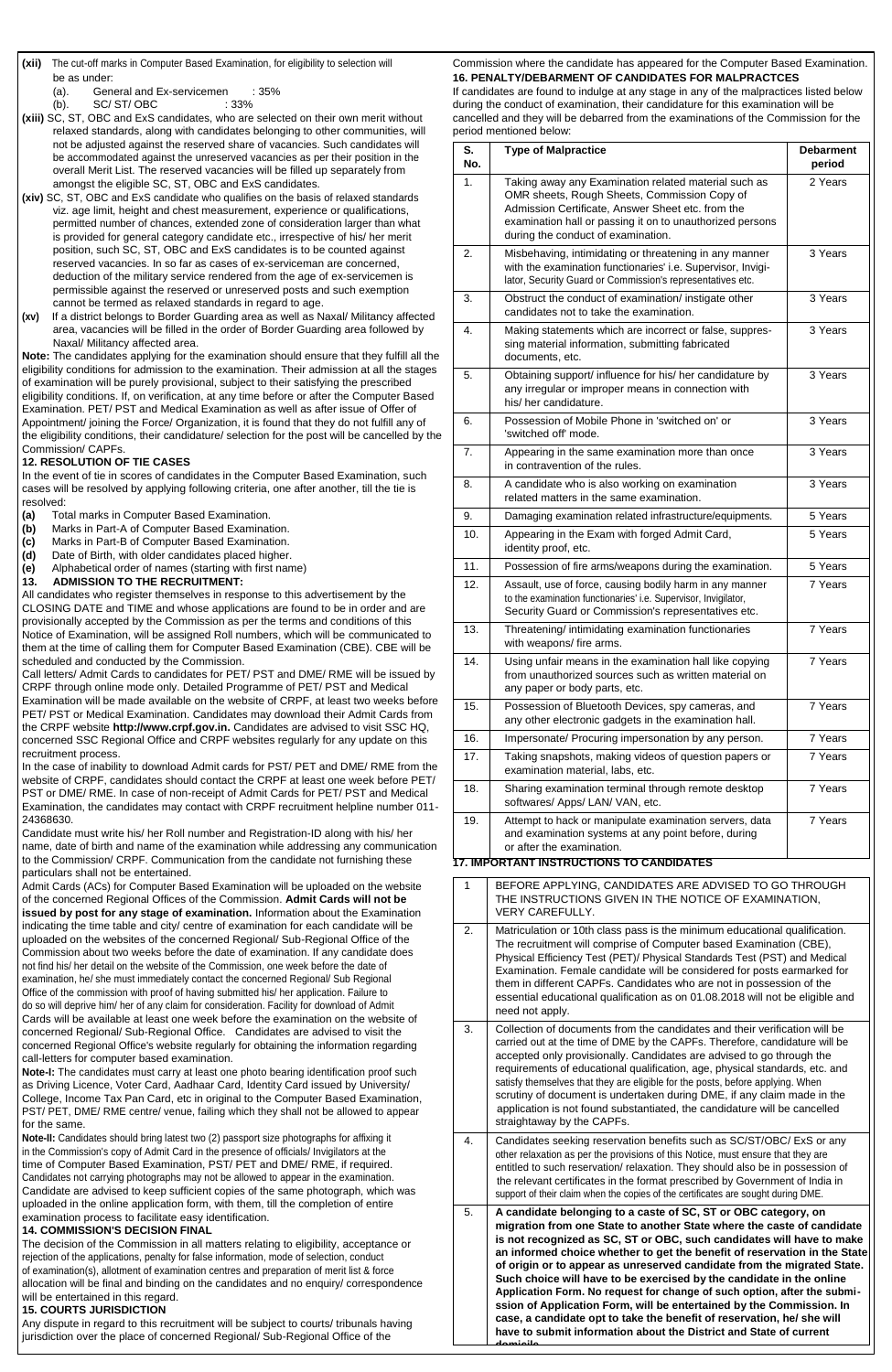20.

21. CRPF website **http://www.crpf.gov.in**, SSC-HQ and concerned SSC Regional Office website regularly for timely downloading of their admit cards

(i) SSC (CR), Allahabad 0532 2460511, 0532 6541021 (ii) SSC (ER), Kolkata 09477461228, 033-22902230 (iii) SSC (KKR), Bengaluru 080 25502520, 09483862020 (iv) SSC (MPR), Raipur 0771-2282507, 0771-2282678<br>(v) SSC (NER), Guwahati 09085073593, 09085015252 09085073593, 09085015252 <u>(video (nr), new Delhi 211-24363434</u>

stage of recruitment. Recruiting Agency/ Centre will not be held responsible for any such unforeseen incident/ accident. Candidates will participate in

recruitment at their own risk.

The admit cards for PET/ PST and DME/ RME will be issued/uploaded by CRPF on their website **http://www.crpf.gov.in,** whereas the admit card for computer based examination will be issued/uploaded on the website of the concerned Regional/ Sub-Regional Offices of SSC. Admit card for any stage of examination will not be sent by post. Therefore, candidates are advised to visit

For any queries related to Admit card of PET/ PST, DME/ RME candidates may contact Special Selection Board (Cell) Recruitment Branch, Directorate General, CRPF, Block No. 1, CGO Complex, Lodhi Road, New Delhi or their helpline Number 011 - 24368630.

|     | as well as the District and State of his/ her origin in the Application                                                                                                                                                                                                                                                                                                                                                                                                           | (vii) SSC (NWR), Chandigarh 0172-2749378, 0172-2744366                                                                                                                                                                                                                                                                                                                                                                       |
|-----|-----------------------------------------------------------------------------------------------------------------------------------------------------------------------------------------------------------------------------------------------------------------------------------------------------------------------------------------------------------------------------------------------------------------------------------------------------------------------------------|------------------------------------------------------------------------------------------------------------------------------------------------------------------------------------------------------------------------------------------------------------------------------------------------------------------------------------------------------------------------------------------------------------------------------|
| 6.  | Form.<br>His/her candidature in such cases will be considered from the State of origin.                                                                                                                                                                                                                                                                                                                                                                                           | (viii) SSC (SR), Chennai<br>09445195946, 044 28251139<br>(ix) SSC (WR), Mumbai<br>09869730700, 07738422705<br>(x) CRPF helpline Number<br>011 24368630                                                                                                                                                                                                                                                                       |
| 7.  | Persons with Disabilities (PwD) are not eligible to apply for this examination.                                                                                                                                                                                                                                                                                                                                                                                                   | 23. The candidates must carry at least one photo bearing identification proof                                                                                                                                                                                                                                                                                                                                                |
| 8   | Fee payable: Rupees one hundred only (Rs.100/-) payable through SBI<br>Challan/ SBI Net Banking or by using Visa, MasterCard or Maestro Credit/<br>Debit card. Fee is exempted for all Women candidates and candidates<br>belonging to Scheduled Caste, Scheduled Tribe and Ex-Servicemen eligible                                                                                                                                                                                | such as Driving License, Voter Card, Aadhaar Card, Identity Card issued by<br>University/ College, Income Tax Pan Card, etc in original to the Computer<br>Based Examination, PET/ PST and DME/ RME centre and venue,<br>failing which they shall not be allowed to appear for the same.                                                                                                                                     |
|     | for reservation.<br><b>CLOSING DATE:</b><br>Online application can be submitted through the website                                                                                                                                                                                                                                                                                                                                                                               | 24. If any candidate deliberately make head injury (bulge/ swelling) or keep<br>tamarind on his/ her head for taking privilege of height. Such candidate will be<br>debarred for further process of recruitment.                                                                                                                                                                                                             |
|     | http://www.ssconline.nic.in. or 'Click here to apply' link provided at<br>http://www.ssc.nic.in->Apply->'GD-Constable' from 21.07.2018 to 20.08.2018<br>(up to 1700 Hours). Online fee payment can be made up to the closing date                                                                                                                                                                                                                                                 | 25. Any candidate found under influence of any energetic medicine during PET<br>will be debarred for further process of recruitment.                                                                                                                                                                                                                                                                                         |
| 9.  | and time only. Payment through challan of SBI, can be made at designated<br>branches of SBI within the working hours of bank up to 23.08.2018 provided<br>the challan has been generated before closing date and time for receipt of<br>applications i.e. 20.08.2018 (up to 1700 Hours).                                                                                                                                                                                          | 26. Appellate authority for Physical Standard Test will be available at each<br>PST centre. If any candidate is not satisfied/ do not agree with the decision<br>of PST board, he/ she may appeal to appellate authority through Presiding<br>Officer only at concerned recruitment centre on same day. The decision of the<br>appellate authority will be final and no further appeal or representation in this             |
| 10. | Fee once paid will not be refunded under any circumstances. Fee paid<br>more than once for the same applications with service charge etc. will also                                                                                                                                                                                                                                                                                                                               | regard will be entertained thereafter. There is no appeal against PET (race).<br>27. Mobiles and other electronic gadgets including Bluetooth devices are                                                                                                                                                                                                                                                                    |
| 11. | not be refunded.<br>Candidate should note down and retain 'Registration-ID' and 'Password'<br>provided to them while making 'One-Time Registration' which is required<br>for filling online application.                                                                                                                                                                                                                                                                          | banned within the premises of the examination centres. Possession of such<br>equipment whether in use or in switch off mode, during the examination will<br>be considered as use of unfair means. Candidature of such candidates will be<br>cancelled. They will be liable for further action including initiation of criminal                                                                                               |
| 12. | When application is successfully submitted, it will be accepted 'Provisionally'.<br>Candidate should take printout of the application form for their own records.<br>Printout of the 'Application Form' is not required to be submitted to the<br>Commission at any stage.                                                                                                                                                                                                        | proceedings and debarment from commission's examination for a period<br>mentioned in para 16 of the Notice.<br>28. In case of Fake/ fabricated application/ registration by misusing any                                                                                                                                                                                                                                     |
|     | Only one online application is to be submitted by a candidate. Therefore,<br>candidates are advised to exercise due diligence at the time of filling their<br>application forms. In case, more than one applications of a candidate are<br>detected, the Commission will consider latest application. If a candidate<br>submits multiple applications and appears in the examination (at any stage)<br>more than once, his/ her candidature will be cancelled and he/ she will be | dignitaries name/ photo, such candidate/ cyber cafe will be held responsible<br>for the same and liable for suitable legal action under cyber/ IT act.<br>29. If a candidate is finally selected and does not receive any correspondence<br>from the Commission or the concerned User Department within a period<br>of one year after declaration of result, he/ she must communicate with the<br>concerned User Department. |
| 13. | debarred from the examinations of the Commission for three years.<br>The candidates must write their name, date of birth, father's name and<br>mother's name strictly as given in the Matriculation Certificate otherwise their<br>candidature may be cancelled at the time of Document Verification.                                                                                                                                                                             | 30. In accordance with the directions issued by DoPT vide its O.M.<br>No. 39020/1/016/Estt(B) dated 21.06.2016 for increasing access of the<br>unemployed candidates to job opportunities it has been decided that after<br>declaration of final result the Commission will make available-scores and                                                                                                                        |
| 14. | Only the Date of Birth as recorded in the Matriculation/Secondary<br>Examination Certificate or an equivalent certificate available on the date of<br>submission of application will be accepted as proof of date of birth.                                                                                                                                                                                                                                                       | ranking of candidates in the recruitment examination on its portal. Accordingly,<br>it has been decided that apart from Roll Number-scores, ranking of the<br>candidates in the final examination-Name of candidate, name of parents/<br>husband, educational qualification, date of birth, category, sex (male/ female),                                                                                                    |
| 15. | Applications with illegible/ blurred Photograph/ Signature will be rejected<br>summarily.                                                                                                                                                                                                                                                                                                                                                                                         | total marks in qualifying examination, complete address including e-mail<br>address will be made available on the website after the declaration of final                                                                                                                                                                                                                                                                     |
| 16. | Request for change/ correction in any particulars in the Application Form,<br>once submitted, will not be entertained under any circumstances.                                                                                                                                                                                                                                                                                                                                    | result. However, the candidates will have the option to opt out from the<br>disclosure scheme to disclose his/ her information publically at the time of<br>filling up the application.                                                                                                                                                                                                                                      |
| 17. | Candidates are advised to fill their correct and active e-mail addresses and<br>mobile number in the online application as correspondence may be made by<br>the Commission through e-mail/ SMS.                                                                                                                                                                                                                                                                                   | <b>Annexure-III</b><br>Procedure/ Instructions for Registration/ Online Submission of Application                                                                                                                                                                                                                                                                                                                            |
|     | <b>CANDIDATES ARE ADVISED TO BE VERY CAREFUL AND SHOULD</b><br><b>EXERCISE DUE DILIGENCE WHILE PROVIDING INFORMATION ABOUT</b><br>DOMICILE STATE AND DISTRICT IN THE ONLINE APPLICATION FORM.<br>NO REQUEST FOR CHANGE OF DOMICILE STATE AND DISTRICT WILL<br>BE ENTERTAINED BY THE COMMISSION AFTER SUBMISSION OF                                                                                                                                                                | Candidates must apply online through the website http://www.ssconline.nic.in.<br>1.<br>or 'Click here to apply' link provided at http://www.ssc.nic.in->Apply->'GD-<br>Constable'.<br>Candidates should read the instructions given in the Notice of Examination<br>2.<br>carefully before filling up the online one time 'Registration Form'/ Application<br>Form.                                                          |
| 18. | APPLICATION FORM UNDER ANY CIRCUMSTANCES. IF THERE IS ANY<br><b>VARIATION OF DISTRICT AND/ OR STATE MENTIONED BY THE</b><br><b>CANDIDATE IN THE ONLINE APPLICATION FORM AND THE DOMICILE</b><br>CERTIFICATE SUBMITTED BY THEM AT THE TIME OF DME, THEIR                                                                                                                                                                                                                           | After reading the instructions, candidates should move to the Registration Part<br>3.<br>and fill up the online Registration Form.<br>In the Registration Part, candidates will have to fill in basic information relating<br>4.<br>to them. On submission of details, candidates will be prompted to check the                                                                                                              |
|     | <b>CANDIDATURE WILL BE CANCELLED FORTHWITH AND THEY WILL</b><br>NOT BE ALLOWED TO PARTICIPATE IN DME.<br><b>CANDIDATES ARE ADVISED TO BE VERY CAREFUL AND SHOULD</b>                                                                                                                                                                                                                                                                                                              | details and make corrections, if any, before submitting the Form.<br>5.<br>Candidate should provide all the required details while filling up the Online<br>Registration/ Application Forms. Mandatory fields are marked with * (asterisk)                                                                                                                                                                                   |
| 19. | <b>EXERCISE DUE DILIGENCE WHILE GIVING PREFERENCES OF CAPFS/</b><br>ORGANIZATIONS, IN THE ORDER OF PRIORITY, IN THE ONLINE<br><b>APPLICATION FORM. NO REQUEST FOR CHANGE IN PREFERENCE</b><br>WILL BE ENTERTAINED AFTER SUBMISSION OF APPLICATION FORM                                                                                                                                                                                                                            | sign.<br>On submission of the Registration Form, Registration ID and password will be<br>6.<br>provided. Note down the Registration ID and password and keep them<br>safely. This would be your permanent Registration ID & Password which                                                                                                                                                                                   |
|     | BY THE COMMISSION UNDER ANY CIRCUMSTANCES.                                                                                                                                                                                                                                                                                                                                                                                                                                        | would be required to apply for this examination as well as any other                                                                                                                                                                                                                                                                                                                                                         |
|     | Candidate should note that they are applying for combat force and should                                                                                                                                                                                                                                                                                                                                                                                                          | <b>Recruitment Examination of the Commission.</b>                                                                                                                                                                                                                                                                                                                                                                            |
|     | participate in the recruitment process with due physical/ mental preparation<br>and will be fully responsible for any incident/ accident occurring during any                                                                                                                                                                                                                                                                                                                     | 7. After submission of the Registration Form, candidate should upload his/her<br>latest colour photograph and signature. The photograph and signature must be                                                                                                                                                                                                                                                                |

Candidates may contact following Regional Help Lines for clarifications, if any, in respect of filling/ submitting applications and computer based examination:

uploaded in jpg format. The digital size of the photograph should be more than 4 KB and less than 20 KB. The digital size of the signature should be more than

1 KB and less than 12 KB. Photo and signature must be clearly visible and photo must be identifiable also. Applications with blurred photo/ signatures will be

summarily rejected.

- **8.** The Registration becomes complete only after the photograph and signature are uploaded by the candidate.
- **9.** After completion of the Registration Part the candidates should proceed to fill up the Online Application Form.
- **10.** Candidates already registered can omit instructions given from S. No-3 to 9 above and can directly login to the system using their "Registration ID" and "Password" and proceed to fill up the Application Form.
- **11.** In case, there is any discrepancy in 'One time registration' data filled by the candidate, photograph/ signature, etc., 'One time Registration' data may be suitably edited before proceeding to fill online application form. The commission allows editing of information like name, father's name, mother's name, date of birth, gender and matriculation roll number only once after Registration. Therefore, these fields MUST BE ENTERED/ EDITED VERY CAREFULLY. Other fields in the 'One Time Registration' can be edited once before every examination but prior to submission of Application for the Examination. SUCH EDITING IS ALLOWED BEFORE SUBMISSION OF APPLICATION. ONCE THE APPLICATION HAS BEEN SUBMITTED, NO CHANGE IN 'One Time Registration' and Application data will be allowed.

**Employment News 21 - 27 July 2018 SSC www.employmentnews.gov.in <sup>11</sup>**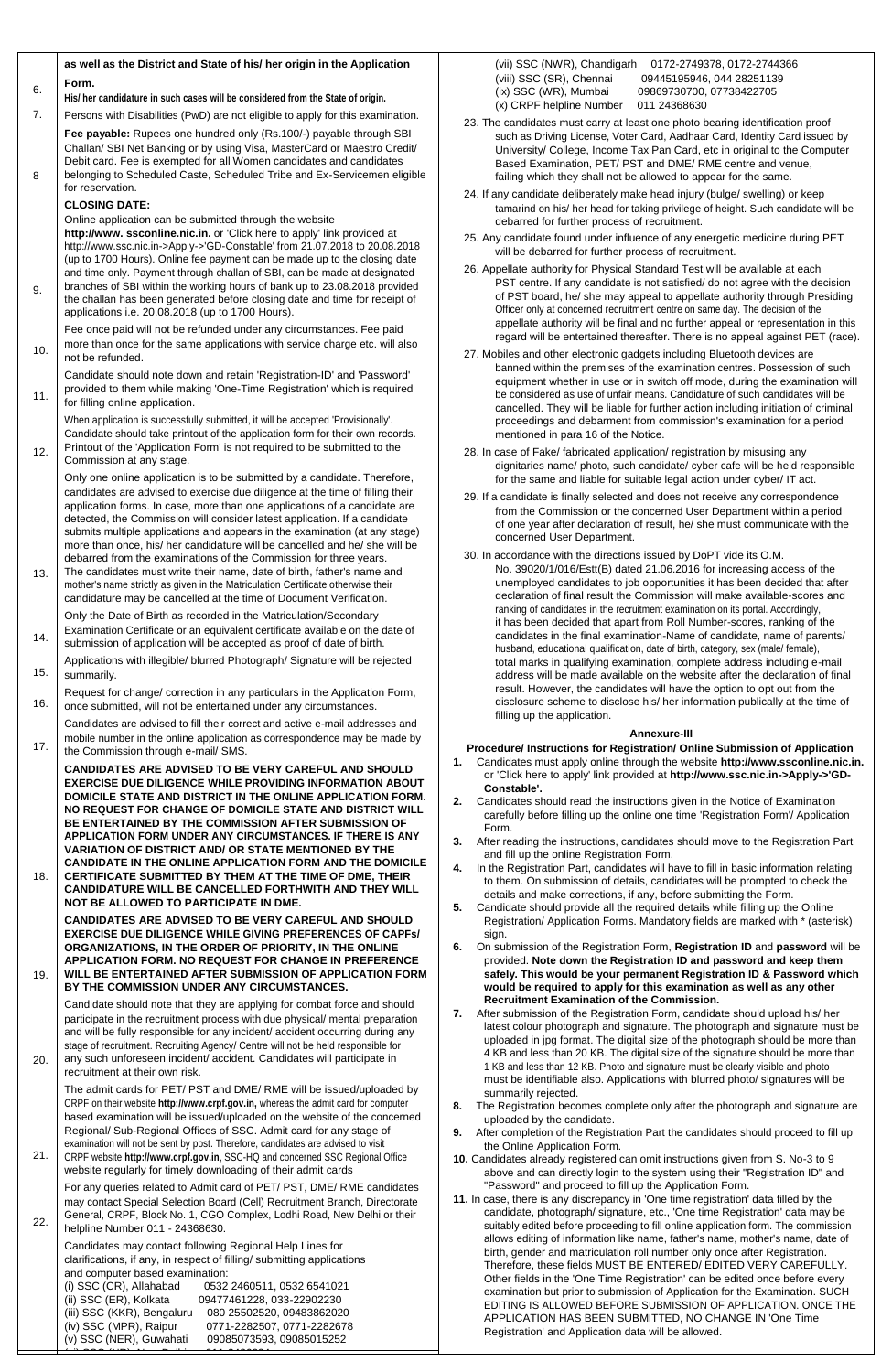**<sup>12</sup> www.employmentnews.gov.in SSC Employment News 21 - 27 July 2018**

- **12.** Candidates should read the instructions in the Notice carefully before filling up the Online Application Form. They must satisfy themselves that they are eligible to apply for the posts.
- **13.** Candidate should thoroughly check all the entries filled in the online application form, before final submission. In case of any discrepancy, relevant entry may be corrected/ edited. After final submission of online application, no change in any particular shall be allowed.
- **14.** After filling online application, the candidates are required to make **fee payment** (Candidates who are exempted from fee payment are not required to pay fee). Fee can be paid through SBI Challan/ SBI Net Banking or by using Visa, Mastercard or Maestro Credit/ Debit card. The facility of submission of online application (including payment of fees through online method) will be available from 21.07.2018 to 20.08.2018 (5.00PM). However, candidates who wish to make the payment through challan of SBI may make the payment to designated branches of SBI within the working hours of bank up to 23.08.2018 provided the challan has been generated by them before 5.00 PM of 20.08.2018.
- **15.** On successful fee payment, your application will be complete. You may take printout of this application for your own record but you are not required to submit this printout to the Commission.

\_ (Rank) \_\_\_\_\_\_\_\_\_\_\_\_\_\_\_\_\_ (Name) \_ is due to complete the specified term of his engagement with the Armed Forces on the (Date) \_\_\_\_\_\_\_\_\_\_\_\_\_\_\_\_.

| The Constitution (Sikkim) Scheduled Tribes Order 1978@                                    |  |  |  |  |  |  |  |  |  |
|-------------------------------------------------------------------------------------------|--|--|--|--|--|--|--|--|--|
| The Constitution (Jammu & Kashmir) Scheduled Tribes Order 1989@                           |  |  |  |  |  |  |  |  |  |
| The Constitution (SC) Orders (Amendment) Act, 1990@                                       |  |  |  |  |  |  |  |  |  |
| The Constitution (ST) Orders (Amendment) Ordinance 1991@                                  |  |  |  |  |  |  |  |  |  |
| The Constitution (ST) Orders (Second Amendment) Act, 1991@                                |  |  |  |  |  |  |  |  |  |
| The Constitution (ST) Orders (Amendment) Ordinance 1996                                   |  |  |  |  |  |  |  |  |  |
| %2. Applicable in the case of Scheduled Castes, Scheduled Tribes persons who have         |  |  |  |  |  |  |  |  |  |
| migrated from one State/Union Territory Administration.                                   |  |  |  |  |  |  |  |  |  |
| This certificate is issued on the basis of the Scheduled Castes/ Scheduled tribes         |  |  |  |  |  |  |  |  |  |
| certificate issued to Shri/Shrimati __________________Father/mother _________________ of  |  |  |  |  |  |  |  |  |  |
| Shri/Srimati/ Kumari*________________ of village/town*__________________________ in       |  |  |  |  |  |  |  |  |  |
| District/Division* ______________________________of the State/Union                       |  |  |  |  |  |  |  |  |  |
| Territory*___________________ who belong to the ________________________Caste/Tribe which |  |  |  |  |  |  |  |  |  |
| is recognized as a Scheduled Caste/Scheduled Tribe in the State/Union Territory*          |  |  |  |  |  |  |  |  |  |
|                                                                                           |  |  |  |  |  |  |  |  |  |
| %3. Shri/Shrimati/Kumari and /or * his/her family ordinarily reside(s) in                 |  |  |  |  |  |  |  |  |  |
|                                                                                           |  |  |  |  |  |  |  |  |  |
| the State/Union Territory of _______________.                                             |  |  |  |  |  |  |  |  |  |
| Signature_________________________                                                        |  |  |  |  |  |  |  |  |  |
| ** Designation_____________                                                               |  |  |  |  |  |  |  |  |  |

#### **ANNEXURE- IV**

**Form of Certificate for serving Defence Personnel (Please see Note-III Para-4 (B) of Notice for the Examination)**

#### **Place\_\_\_\_\_\_\_\_\_\_\_\_\_\_ Date\_\_\_\_\_\_\_\_\_\_\_\_\_\_\_**

| (with seal of office) |  |  |
|-----------------------|--|--|

I hereby certify that, according to the information available with me (No.)

**Place:**

# **(Signature of Commanding Officer)**

\* Please delete the words which are not applicable

@ Please quote specific presidential order

% Delete the paragraph which is not applicable.

The Constitution (Scheduled Castes) Union Territories order, 1951 \* \_\_\_\_\_\_\_\_\_\_\_ The Constitution (Scheduled Tribes) Union Territories Order, 1951\*

**NOTE:** The term ordinarily reside (s) used here will have the same meaning as in section 20 of the Representation of the People Act, 1950.

#### \*\* **List of authorities empowered to issue Caste/Tribe Certificates:**

**ANNEXURE-V**

# **UNDERTAKING TO BE GIVEN BY THE CANDIDATE COVERED UNDER NOTE-III**

I understand that, if selected on the basis of the recruitment/ examination to which the application relates, my appointment will be subject to my producing documentary evidence to the satisfaction of the Appointing Authority that I have been duly released/ retired/ discharged from the Armed Forces and that I am entitled to the benefits admissible to Ex-Servicemen in terms of the Ex-Servicemen (Re-employment in Central Civil Services and Posts rules, 1979, as amended from time to time). I also understand that I shall not be eligible to be appointed to a vacancy reserved for ex-servicemen in regard to the recruitment covered by this examination, if I have at any time prior to such appointment, secured any employment on the civil side (including Public Sector Undertakings, Autonomous Bodies/ Statutory Bodies, Nationalized Banks, etc.) by availing of the concession of reservation of vacancies admissible to exservicemen.

> \* The authority issuing the certificate may have to mention the details of Resoultion of Government of India, in which the caste of the candidate's is mentioned as OBC. \*\* As amended from time to time.

I further submit the following information:

- a) Date of appointment in Armed Forces \_
- b) Date of discharge
- c) Length of service in Armed Forces
- d) My last Unit / Corps \_\_

**(Signature of the Candidate)**

**Place: Date:**

# **ANNEXURE-VI**

### **FORMAT FOR SC/ ST CERTIFICATE**

A candidate who claims to belong to one of the Scheduled Caste or the Scheduled Tribes should submit in support of his claim an attested/certified copy of a certificate in the form given below, from the District Officer or the sub-Divisional Officer or any other officer as indicated below of the District in which his parents (or surviving parent) ordinarily reside who has been designated by the State Government concerned as competent to issue such a certificate. If both his parents are dead, the officer signing the certificate should be of the district in which the candidate himself ordinarily resides otherwise than for the purpose of his own education. Wherever photograph is an integral part of the certificate, the Commission would accept only attested photocopies of such certificates and not any other attested or true copy.

- **Date: Office Seal:** (i) District Magistrate/Additional District Magistrate/Collector/Deputy Commissioner/Additional Deputy Commissioner/Dy.Collector/Ist Class Stipendiary Magistrate/Sub-Divisional Magistrate/Extra-Assistant Commissioner/Taluka Magistrate/Executive Magistrate.
	- **PARA 4 (B) OF NOTICE.** (ii) Chief Presidency Magistrate/Additional Chief Presidency Magistrate/Presidency Magistrate.

(The format of the certificate to be produced by Scheduled Castes and Scheduled Tribes candidates applying for appointment to posts under Government of India) This is to certify that Shri/Shrimati/Kumari\* \_\_\_\_\_\_\_\_\_\_\_\_\_\_\_\_ son/daughter of

| of village/town/* in District/Division*                     | of the   |
|-------------------------------------------------------------|----------|
| State/Union Territory* _______ belongs to the Caste/Tribes_ | which is |
| recognized as a Scheduled Castes/Scheduled Tribes* under:-  |          |
| The Constitution (Scheduled Castes) order, 1950             |          |
| The Constitution (Scheduled Tribes) order, 1950             |          |

|  | Il is further certified that .       |
|--|--------------------------------------|
|  | Candidates falling in the categories |

As amended by the Scheduled Castes and Scheduled Tribes Lists(Modification) order, 1956, the Bombay Reorganization Act, 1960 & the Punjab Reorganization Act, 1966, the State of Himachal Pradesh Act 1970, the North-Eastern Area (Reorganization) Act, 1971 and the Scheduled Castes and Scheduled Tribes Order (Amendment) Act, 1976.

The Constitution (Jammu & Kashmir) Scheduled Castes Order, 1956

The Constitution (Andaman and Nicobar Islands) Scheduled Tribes Order, 1959 as amended by the Scheduled Castes and Scheduled Tribes order (Amendment Act), 1976\*.

The Constitution (Dadra and Nagar Haveli) Scheduled Castes order 1962. The Constitution (Dadra and Nagar Haveli) Scheduled Tribes Order 1962@. The Constitution (Pondicherry) Scheduled Castes Order 1964@ The Constitution (Scheduled Tribes) (Uttar Pradesh) Order, 1967 @ The Constitution (Goa, Daman & Diu) Scheduled Castes Order, 1968@ The Constitution (Goa, Daman & Diu) Scheduled Tribes Order 1968 @ The Constitution (Nagaland) Scheduled Tribes Order, 1970 @ The Constitution (Sikkim) Scheduled Castes Order 1978@

(iii) Revenue Officers not below the rank of Tehsildar.

(iv) Sub-Divisional Officers of the area where the candidate and/or his family normally resides.

**NOTE:** ST candidates belonging to Tamil Nadu state should submit caste certificate ONLY FROM THE REVENUE DIVISIONAL OFFICER.

#### **ANNEXURE-VII**

#### **(FORM OF CERTIFICATE TO BE PRODUCED BY OTHER BACKWARD CLASSES APPLYING FOR APPOINTMENT TO POSTS UNDER THE GOVERNMENT OF INDIA)**

|             | INDIAI                                                                                      |                                                                                     |
|-------------|---------------------------------------------------------------------------------------------|-------------------------------------------------------------------------------------|
|             | This is to certify that Shri /Smt./Kumari ______________________ son/daughter of            |                                                                                     |
|             | ___________________ of village/town ________                                                |                                                                                     |
|             | in District/Division _____________________ in the State/Union Territory                     |                                                                                     |
|             |                                                                                             |                                                                                     |
|             |                                                                                             | is recognized as a backward class under the Government of India, Ministry of Social |
|             | Justice and Empowerment's Resolution No. ______________________ dated                       |                                                                                     |
|             |                                                                                             | ______________*. Shri/Smt./Kumari ___________ and/or his/her family ordinarily      |
|             | reside(s) in the ______________District/Division of the ________________________State/Union |                                                                                     |
|             | Territory. This is also to certify that he/she does not belong to the persons/sections      |                                                                                     |
|             |                                                                                             | (Creamy Layer) mentioned in Column 3 of the Scheduled to the Government of India,   |
|             | Department of Personnel & Training O.M. No. 36012/22/93-Estt (SCT) dated                    |                                                                                     |
| 8.9.1993**. |                                                                                             |                                                                                     |

#### **District Magistrate Deputy Commissioner etc.**

## **Dated: Seal:**

Note: The term "Ordinarily" used here will have the same meaning as in Section 20 of the Representation of the People Act,1950.

#### **ANNEXURE-VIII**

#### **FORM OF CERTIFICATE TO BE SUBMITTED BY THOSE CANDIDATES WHO INTEND TO AVAIL RELAXATION IN HEIGHT OR CHEST MEASUREMENT (Please see Para 9 (III) of the Notice for the Examination)**

| Certified that Shri |        | S/o Shri      | is permanent    |  |
|---------------------|--------|---------------|-----------------|--|
| resident of village |        | Tehsil/Taluka | <b>District</b> |  |
|                     | State. |               |                 |  |

It is further certified that

of Garhwalis, Kumaonis, Dogras, Marathas

- and candidates belonging to the States of Assam, Himachal Pradesh and Jammu & Kashmir.
- Candidates hailing from the North Eastern States of Arunachal Pradesh, Manipur, Meghalaya, Mizoram, Nagaland, Sikkim & Tripura and candidates hailing from Gorkha Territorial Administration (GTA) comprising of the three Sub-Divisions of Darjeeling District namely Darjeeling, Kalimpong and Kurseong and includes the following "Mouzas" Sub-Division of these districts: (1) Lohagarh Tea Garden, (2) Lohagarh Forest, (3) Rangmohan, (4) Barachenga, (5) Panighata, (6) Chota Adalpur, (7) Paharu, (8) Sukna Forest, (9) Sukna Part-I, (10) Pantapati Forest-I, (11) Mahanadi Forest, (12) Champasari Forest, (13) Salbari Chhat Part-II, (14) Sitong Forest, (15) Sivoke Hill Forest, (16) Sivoke Forest, (17) Chhota Chenga, (18) Nipania.

He / she belong to Scheduled Tribe.

#### **Signature**

**District Magistrate / Sub-Division Magistrate / Tehsildar Date: Place:**

\* Delete whichever is not applicable.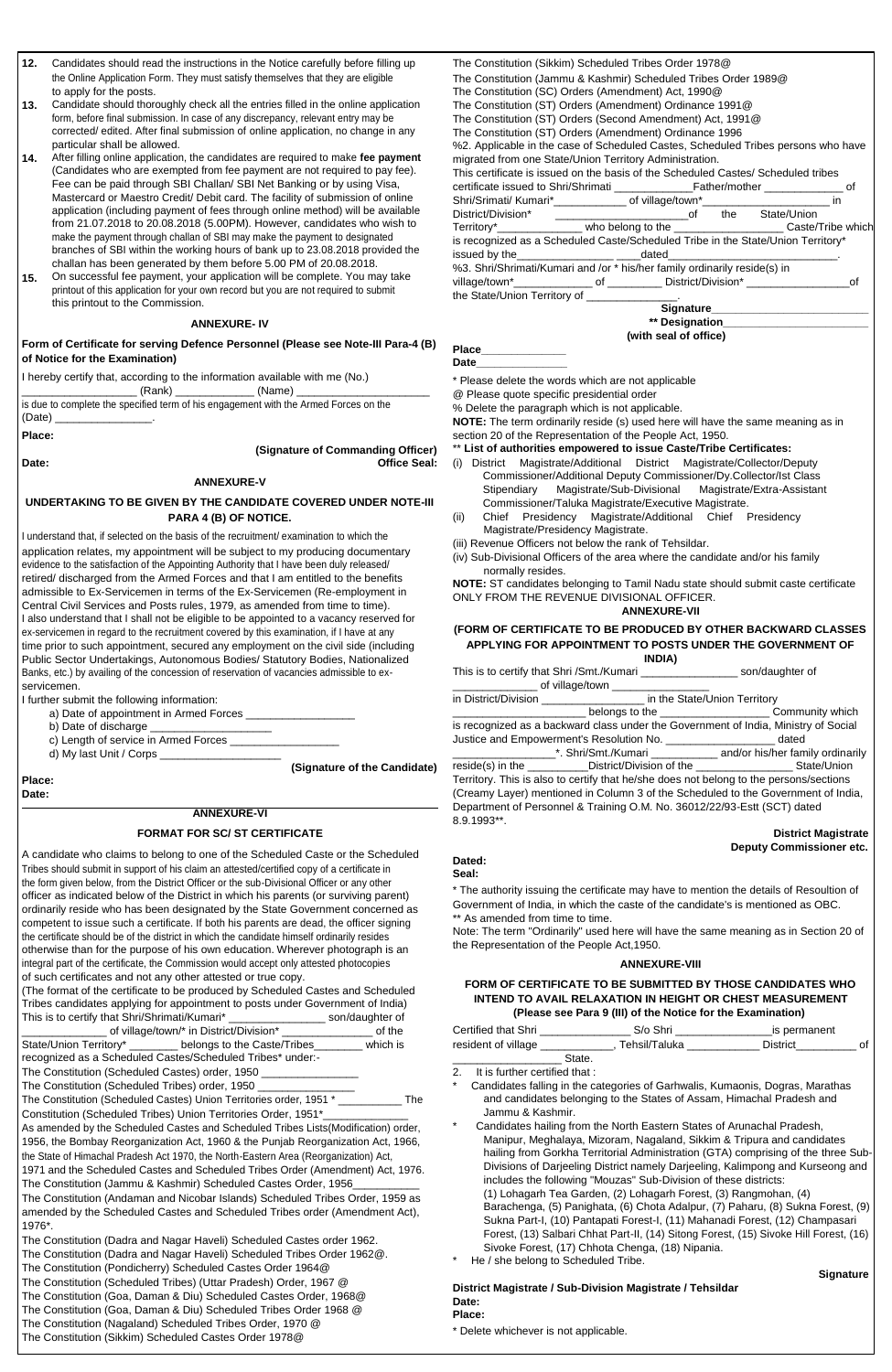| <b>Educational Qualification</b>                               | Code |
|----------------------------------------------------------------|------|
| Matriculation/ 10th Class Pass                                 | 01   |
| Intermediate/ Higher Secondary/ 10+2                           | 02   |
| Certificate                                                    | 03   |
| Diploma                                                        | 04   |
| <b>BA</b>                                                      | 05   |
| BA (Hons.)                                                     | 06   |
| B. Com.                                                        | 07   |
| B.Com. (Hons.)                                                 | 08   |
| B.Sc.                                                          | 09   |
| B.Sc. (Hons.)                                                  | 10   |
| B. Ed.                                                         | 11   |
| <b>LLB</b>                                                     | 12   |
| <b>BE</b>                                                      | 13   |
| B. Tech                                                        | 14   |
| AMIE (Part A & Part B)                                         | 15   |
| B.Sc. (Engg.)                                                  | 16   |
| <b>BCA</b>                                                     | 17   |
| <b>BBA</b>                                                     | 18   |
| Graduation issued by Defence (Indian Army,<br>Air Force, Navy) | 19   |
| B. Lib.                                                        | 20   |
| B. Pharm.                                                      | 21   |
| <b>ICWA</b>                                                    | 22   |
| CA                                                             | 23   |
| PG Diploma                                                     | 24   |
| <b>MA</b>                                                      | 25   |
| M.Com.                                                         | 26   |
| M. Sc.                                                         | 27   |
| M.Ed.                                                          | 28   |
| <b>LLM</b>                                                     | 29   |
| ME                                                             | 30   |
| M. Tech.                                                       | 31   |
| M. Sc. (Engg.)                                                 | 32   |
| <b>MCA</b>                                                     | 33   |
| <b>MBA</b>                                                     | 34   |
| Others                                                         | 35   |

**le:** Leave subject column blank for Matriculation/ 10th class and Interm Higher Secondary.

|                                             |      |                 |              |                     | $\blacksquare$                      | ັບ |
|---------------------------------------------|------|-----------------|--------------|---------------------|-------------------------------------|----|
| <b>Subject of Educational Qualification</b> | Code | Jharkhand       |              | 16                  | <b>Uttar Pradesh</b>                | 34 |
| History                                     | 01   | Karnataka       |              | 17                  | Uttarakhand                         | 35 |
| <b>Political Science</b>                    | 02   | Kerala          |              | 18                  | West Bengal                         | 36 |
| Economics                                   | 03   |                 |              | <b>Annexure-XII</b> |                                     |    |
| English Literature                          | 04   |                 |              |                     | (List of Border Guarding Districts) |    |
| Hindi Literature                            | 05   | SI.No.          | <b>State</b> | <b>Districts</b>    |                                     |    |
| Geography                                   | 06   | 01              | Assam        | Dhubri              |                                     |    |
| Commerce                                    | 07   | 02              |              | Cachar              |                                     |    |
| Law                                         | 08   | 03              |              |                     | Karimganj                           |    |
| Physics                                     | 09   | 04              |              | Baska               | Kokrajhar                           |    |
| Chemistry                                   | 10   | 05<br>06        |              | Chirang             |                                     |    |
| <b>Mathematics</b>                          | 11   | 07              |              | Udalguri            |                                     |    |
| <b>Statistics</b>                           | 12   | 08              |              |                     | South Salmara Mankachar             |    |
| Botany                                      | 13   | 10              | Gujarat      |                     | Banaskantha                         |    |
| Zoology                                     | 14   | 11              |              | Kutch               |                                     |    |
| Agriculture Science                         | 15   | $\overline{12}$ |              | Patan               |                                     |    |
| Civil Engineering                           | 16   | 13              | Jammu and    | Jammu               |                                     |    |
| <b>Electrical Engineering</b>               | 17   | 14<br>15        | Kashmir      | Samba<br>Kathua     |                                     |    |
| <b>Mechanical Engineering</b>               | 18   | 16              |              | Poonch              |                                     |    |
| <b>Electronics Engineering</b>              | 19   | 17              |              | Rajouri             |                                     |    |
| Electronics & Power Engineering             | 20   | 18              |              |                     | Baramulla                           |    |
| Electronics & Communication Engineering     | 21   | $\overline{19}$ |              |                     | Bandipora                           |    |
|                                             |      | 20              |              | Kupwara             |                                     |    |
| Electronics & Instrumentation Engineering   | 22   | $\overline{21}$ |              | Kargil              |                                     |    |
| <b>Agriculture Engineering</b>              | 23   | 22              |              | Leh                 |                                     |    |
| <b>Computer Science</b>                     | 24   | 23              | Himachal     |                     | Lahaul & Spiti                      |    |
| <b>Computer Application</b>                 | 25   | 24              | Pradesh      | Kinnaur             |                                     |    |
| <b>Information Technology</b>               | 26   | 25              | Meghalaya    |                     | South West Garo Hills               |    |
| <b>Library Science</b>                      | 27   | $\overline{26}$ |              |                     | West Garo Hills,                    |    |
|                                             |      |                 |              |                     |                                     |    |

| State/UT                  | Code | State/UT          | Code |
|---------------------------|------|-------------------|------|
| Andaman & Nicobar Islands | 01   | Lakshadweep       | 19   |
| Andhra Pradesh            | 02   | Madhya Pradesh    | 20   |
| Arunachal Pradesh         | 03   | Maharashtra       | 21   |
| Assam                     | 04   | Manipur           | 22   |
| <b>Bihar</b>              | 05   | Meghalaya         | 23   |
| Chandigarh                | 06   | Mizoram           | 24   |
| Chhattisgarh              | 07   | Nagaland          | 25   |
| Dadra and Nagar Haveli    | 08   | Odisha            | 26   |
| Daman and Diu             | 09   | Puducherry        | 27   |
| Delhi                     | 10   | Punjab            | 28   |
| Goa                       | 11   | Rajasthan         | 29   |
| Gujarat                   | 12   | Sikkim            | 30   |
| Haryana                   | 13   | <b>Tamil Nadu</b> | 31   |
| Himachal Pradesh          | 14   | Telangana         | 32   |
| Jammu and Kashmir         | 15   | Tripura           | 33   |
| Jharkhand                 | 16   | Uttar Pradesh     | 34   |
| Karnataka                 | 17   | Uttarakhand       | 35   |
| Kerala                    | 18   | West Bengal       | 36   |

| Hindi Literature                          | 05              | SI.No. | <b>State</b> | <b>Districts</b>        |
|-------------------------------------------|-----------------|--------|--------------|-------------------------|
| Geography                                 | 06              | 01     | Assam        | Dhubri                  |
| Commerce                                  | 07              | 02     |              | Cachar                  |
| Law                                       | 08              | 03     |              | Karimganj               |
| Physics                                   | 09              | 04     |              | Kokrajhar               |
| Chemistry                                 | 10 <sup>1</sup> | 05     |              | <b>Baska</b>            |
|                                           |                 | 06     |              | Chirang                 |
| <b>Mathematics</b>                        | 11              | 07     |              | Udalguri                |
| <b>Statistics</b>                         | 12              | 08     |              | South Salmara Mankachar |
| Botany                                    | 13              | 10     | Gujarat      | Banaskantha             |
| Zoology                                   | 14              | 11     |              | Kutch                   |
| Agriculture Science                       | 15              | 12     |              | Patan                   |
| Civil Engineering                         | 16              | 13     | Jammu and    | Jammu                   |
|                                           |                 | 14     | Kashmir      | Samba                   |
| <b>Electrical Engineering</b>             | 17              | 15     |              | Kathua                  |
| <b>Mechanical Engineering</b>             | 18              | 16     |              | Poonch                  |
| <b>Electronics Engineering</b>            | 19              | 17     |              | Rajouri                 |
| Electronics & Power Engineering           | 20              | 18     |              | Baramulla               |
| Electronics & Communication Engineering   | 21              | 19     |              | Bandipora               |
|                                           |                 | 20     |              | Kupwara                 |
| Electronics & Instrumentation Engineering | 22              | 21     |              | Kargil                  |
| <b>Agriculture Engineering</b>            | 23              | 22     |              | Leh                     |
| <b>Computer Science</b>                   | 24              | 23     | Himachal     | Lahaul & Spiti          |
| <b>Computer Application</b>               | 25              | 24     | Pradesh      | Kinnaur                 |
| Information Technology                    | 26              | 25     | Meghalaya    | South West Garo Hills   |
| <b>Library Science</b>                    | 27              | 26     |              | West Garo Hills,        |

**Employment News 21 - 27 July 2018 SSC www.employmentnews.gov.in <sup>13</sup>**

| 28<br>Accountancy<br><b>Work Accountancy</b><br>29<br><b>Business Administration</b><br>30<br><b>Mass Communication</b><br>31<br>Journalism<br>32<br>Mass Communication & Journalism<br>33<br>34<br>Pharmacy<br>Photography<br>35<br><b>Printing Technology</b><br>36<br>37<br>Nursing<br>38<br>Assamese<br>39<br>Bengali<br>Malayalam<br>40<br>Telugu<br>41<br>Kannada<br>42<br>Tamil<br>43<br>Marathi<br>44<br>Gujarati<br>45<br>Urdu<br>46<br>47<br>Sanskrit<br><b>Others</b><br>48 | <b>Subject of Educational Qualification</b> | Code |
|----------------------------------------------------------------------------------------------------------------------------------------------------------------------------------------------------------------------------------------------------------------------------------------------------------------------------------------------------------------------------------------------------------------------------------------------------------------------------------------|---------------------------------------------|------|
|                                                                                                                                                                                                                                                                                                                                                                                                                                                                                        |                                             |      |
|                                                                                                                                                                                                                                                                                                                                                                                                                                                                                        |                                             |      |
|                                                                                                                                                                                                                                                                                                                                                                                                                                                                                        |                                             |      |
|                                                                                                                                                                                                                                                                                                                                                                                                                                                                                        |                                             |      |
|                                                                                                                                                                                                                                                                                                                                                                                                                                                                                        |                                             |      |
|                                                                                                                                                                                                                                                                                                                                                                                                                                                                                        |                                             |      |
|                                                                                                                                                                                                                                                                                                                                                                                                                                                                                        |                                             |      |
|                                                                                                                                                                                                                                                                                                                                                                                                                                                                                        |                                             |      |
|                                                                                                                                                                                                                                                                                                                                                                                                                                                                                        |                                             |      |
|                                                                                                                                                                                                                                                                                                                                                                                                                                                                                        |                                             |      |
|                                                                                                                                                                                                                                                                                                                                                                                                                                                                                        |                                             |      |
|                                                                                                                                                                                                                                                                                                                                                                                                                                                                                        |                                             |      |
|                                                                                                                                                                                                                                                                                                                                                                                                                                                                                        |                                             |      |
|                                                                                                                                                                                                                                                                                                                                                                                                                                                                                        |                                             |      |
|                                                                                                                                                                                                                                                                                                                                                                                                                                                                                        |                                             |      |
|                                                                                                                                                                                                                                                                                                                                                                                                                                                                                        |                                             |      |
|                                                                                                                                                                                                                                                                                                                                                                                                                                                                                        |                                             |      |
|                                                                                                                                                                                                                                                                                                                                                                                                                                                                                        |                                             |      |
|                                                                                                                                                                                                                                                                                                                                                                                                                                                                                        |                                             |      |
|                                                                                                                                                                                                                                                                                                                                                                                                                                                                                        |                                             |      |
| Note: Leave subject column blank for Matriculation/10th class and Intermediate/                                                                                                                                                                                                                                                                                                                                                                                                        |                                             |      |

# **Annexure-XI (STATE/ UT WITH CODE)**

#### **Annexure-X**

# **(Subject Code for Educational Qualification)**